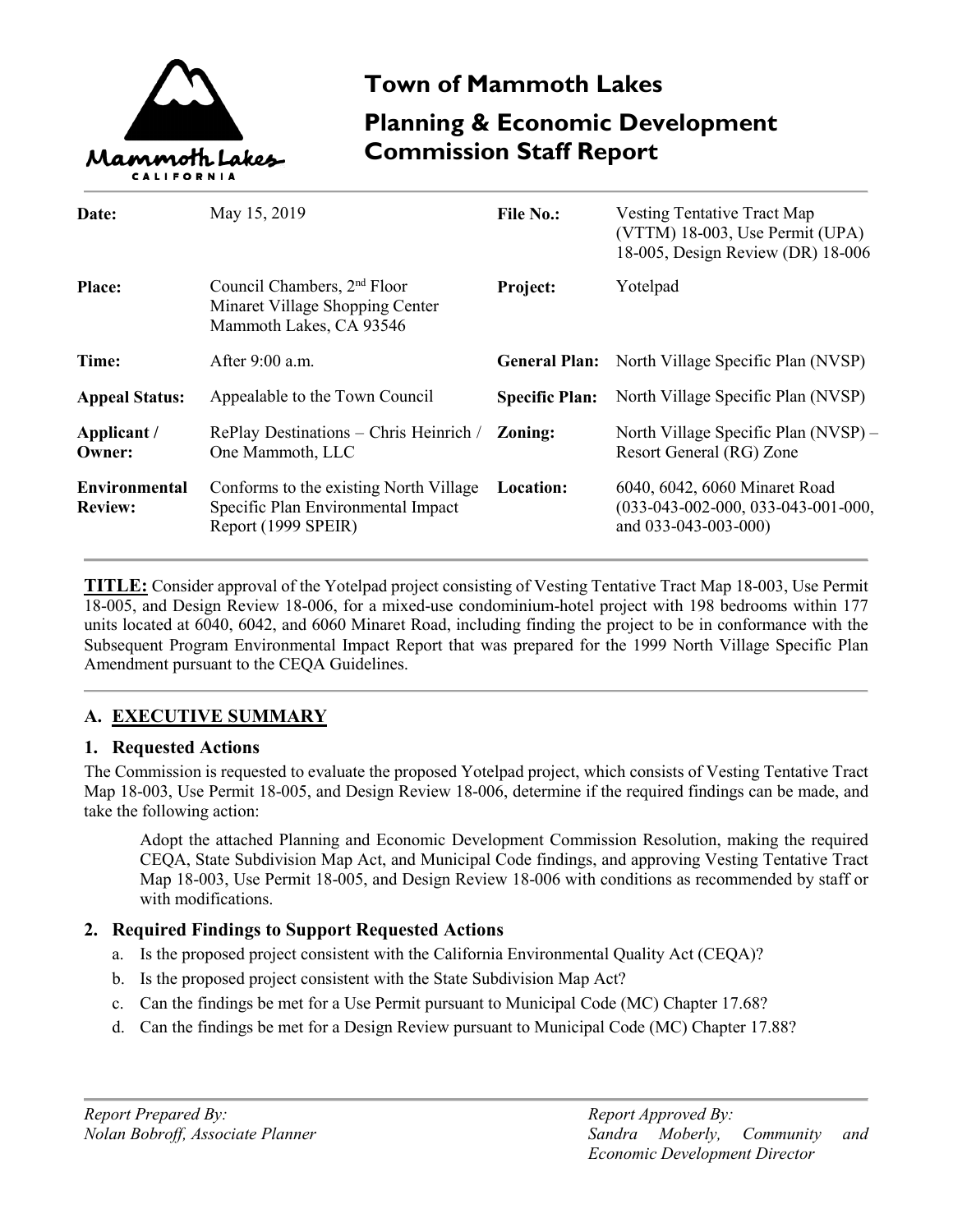## **3. Report Summary**

The Yotelpad project proposal is for a new mixed-use condominium-hotel project with a density of 198 bedrooms within 177 units located in the North Village Specific Plan (NVSP) area (see Figure 1, *Location Map*). The project encompasses three parcels in the NVSP area with a combined size of approximately 2.6 acres and is located at the northeast corner of Minaret Road and Main Street. All of the units within the project will be considered condominium-hotel units under the management of the hotel operator. The proposed project consists of a five-story main building with 156 units (studio and 1-bedroom units), 21 three-story townhome units (2-bedroom units), 4,100 square feet (sq. ft.) of restaurant space, a 1,000 sq. ft. lounge bar, and associated owner/guest related amenities such as a fitness center, pool and hot tub, game room, and indoor/outdoor lounge areas. A minimum of 187 understructure parking spaces and nine (9) oversize vehicle parking spaces will be provided. Access to the site will be provided from Minaret Road via a single driveway at the northwest corner of the site and the project will be 100% valet parked. The project will encourage pedestrian access by providing a new sidewalk along Minaret Road along the western property boundary, as well as a paved walkway connecting the sidewalk to the project site. See Figure 2, *Site Plan* for the proposed site layout. The proposed project is consistent with all applicable development standards of the NVSP and no amendments to the NVSP are being requested.

Staff finds the project to be consistent with the Town's General Plan, Municipal Code, North Village Specific Plan (NVSP), North Village Design Guidelines, and the State Subdivision Map Act. The project was reviewed by the Advisory Design Panel (ADP) and has been revised to address their comments. Additionally, the environmental impacts of the proposed project were found to be in conformance with the previously certified Subsequent Program Environmental Impact Report prepared for the 1999 North Village Specific Plan Amendment (1999 SPEIR), and the potential environmental impacts were found to have been adequately covered in the 1999 SPEIR. The project meets the criteria outlined in CEQA Guidelines §15162 for when a new subsequent environmental compliance document is not required. Pursuant to CEQA Guidelines §15168, a report outlining the evaluation of the site and activity and the subsequent determination that the environmental effects were previously covered in a Program EIR was prepared (Attachment 4).

Based on the analysis provided in this report and the environmental conformance document, staff has made the determination that the required findings to support the requested approval can be made, and staff recommends approval of the Yotelpad project (Vesting Tentative Tract Map 18-003, Use Permit 18-005, and Design Review 18- 006), with the conditions of approval noted in the attached resolution (Attachment 1).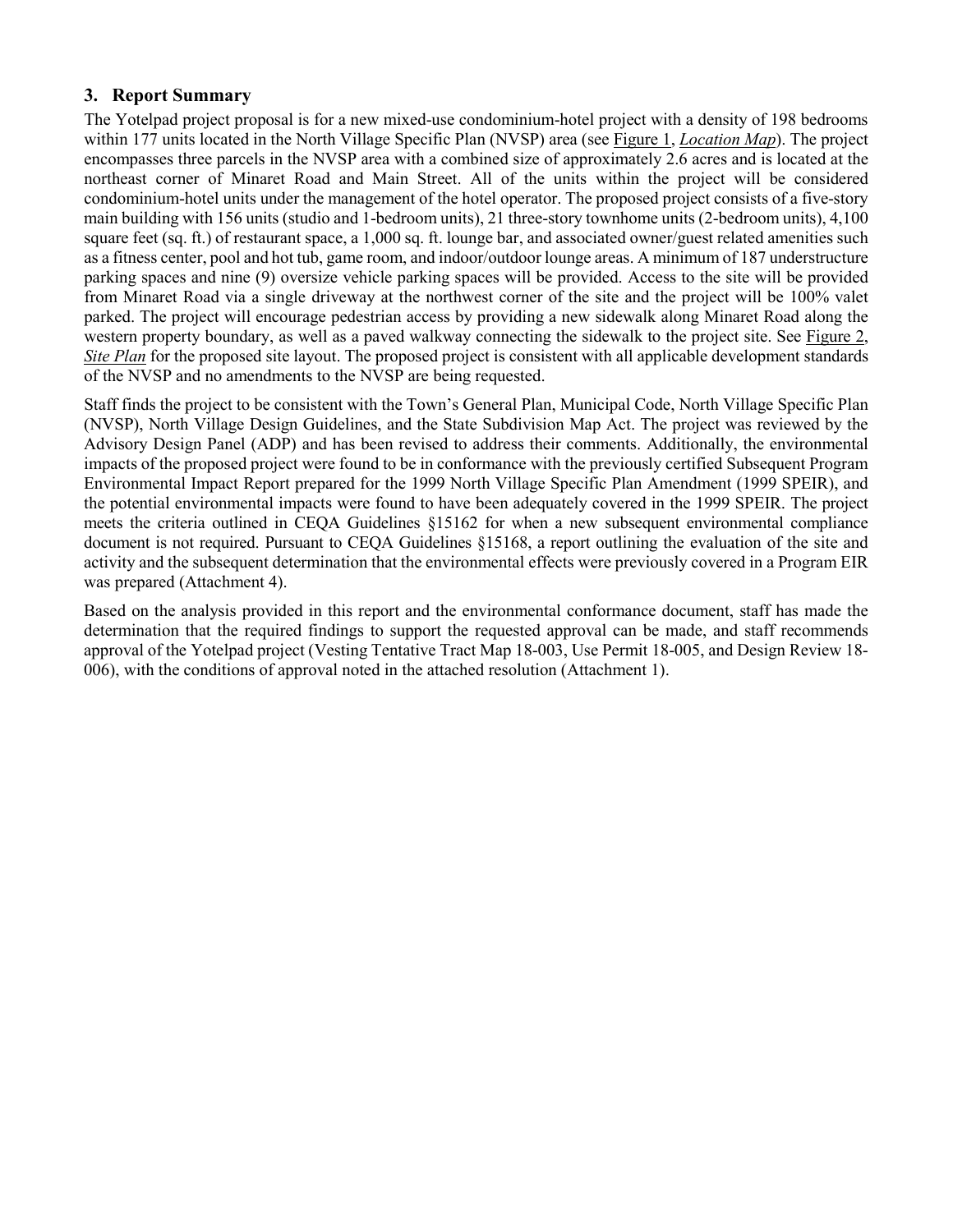Figure 1: *Location Map*



Figure 2: *Site Plan*

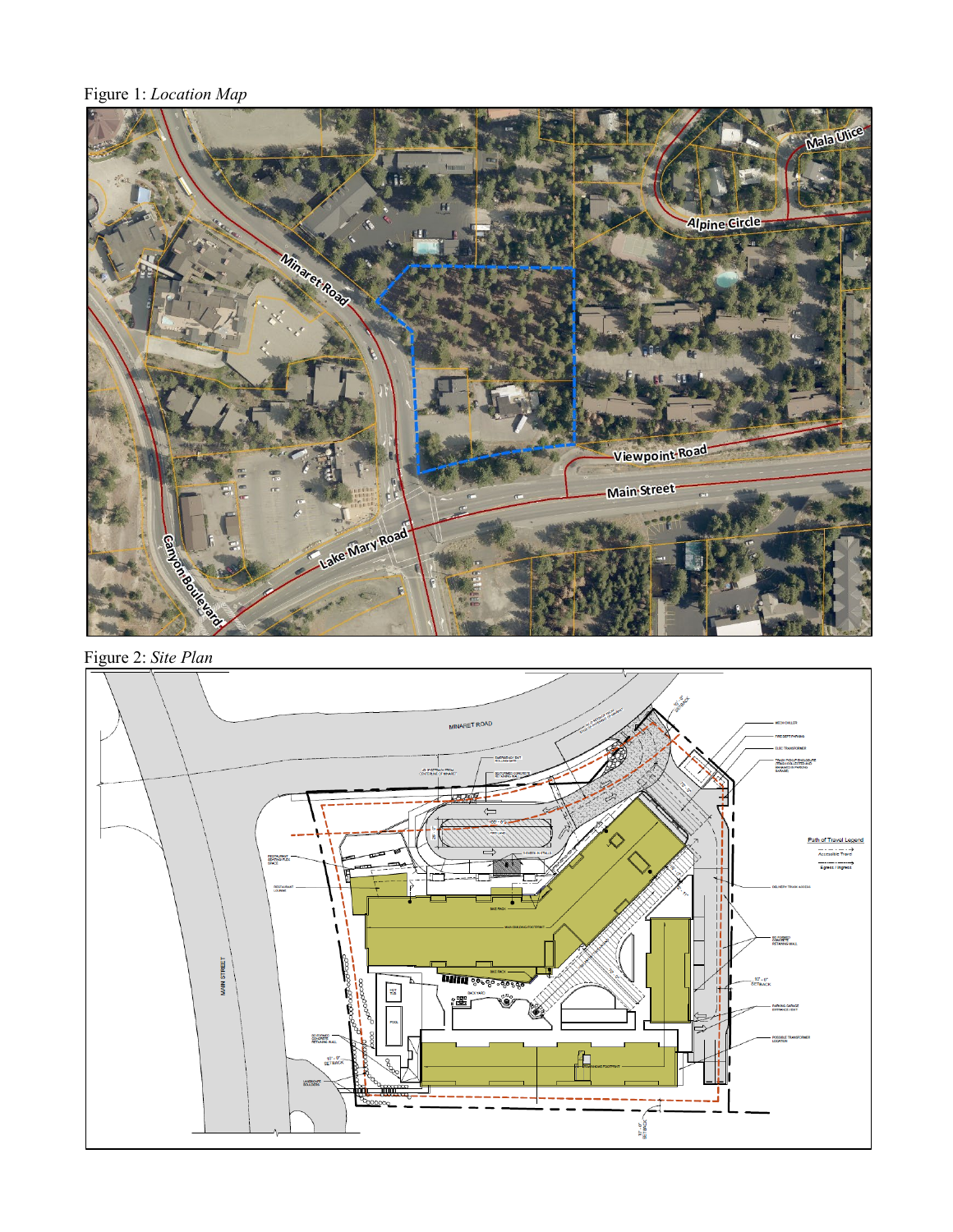# **B. ANALYSIS**

# **1. Background and Project History**

The project site is within the North Village Specific Plan (NVSP), which was originally approved by the Town in 1991. The primary purpose of the NVSP is to provide land use guidelines and development standards for the North Village area and to enable development of a pedestrian-oriented resort activity node with supporting facilities. The NVSP is located in the northwest portion of the Town and is approximately 64 acres in size. More specifically, the NVSP area is located adjacent to Main Street, Lake Mary Road, Canyon Boulevard, and Minaret Road.

Since the original adoption of the NVSP in 1991, the NVSP has undergone multiple amendments, including the 1999 NVSP Amendment, which amended the NVSP to include the majority of the development standards and uses that are currently applicable. As a part of the 1999 NVSP Amendment, the Town prepared and the Town Council reviewed and certified, pursuant to CEQA, the Subsequent Program Environmental Impact Report for the 1999 North Village Specific Plan Amendment (1999 SPEIR) (SCH #99-092082), which updated the CEQA clearance for the original 1991 Specific Plan (1991 EIR) and the Addendum to the 1991 EIR (1994 EIR Addendum). The proposed Yotelpad project is consistent with the land use and density assumptions that were analyzed in these prior environmental documents.

The subject site is identified in the NVSP as Parcel 38 (Dempsey/Nevados site) and was the subject of an Implementation Agreement ("Agreement") completed in 2007, which provided a density bonus, certain concessions on development standards that are applicable only to this site, and assigned unused affordable housing mitigation credits to this site (see Attachment 7). The Agreement transferred 36.625 units (equal to 73.25 bedrooms) of unused residential density from the Snowcreek Athletic Club site to the subject site and provided a 5% increase in lot coverage, a 16-foot increase in the maximum permitted height, a maximum 20% reduction of setbacks, and assigned 40.41 Full Time Equivalent Employee (FTEE) housing mitigation credits to the site. The unused residential density was the result of a density bonus provided to the owners of the athletic club in exchange for 4.41 acres of unimproved property that was ultimately developed with affordable housing (Aspen Village Apartments). These development standards were incorporated into the NVSP by DZA 08-001, adopted in January 2008. The project, as proposed, is consistent with all applicable development standards of the NVSP and the RG zone.

#### *Planning and Economic Development Commission Workshop, February 13, 2019*

A public workshop was held with the Commission on February 13, 2019 to provide an opportunity for the Commission and public to provide early input on the Yotelpad project. A summary of the comments made at the workshop is below:

There was a question regarding the seating capacity of the restaurant and the applicant indicated that it would be similar to Nevados.

- There was a question regarding parking for the restaurant and for employees and the applicant indicated that restaurant and employee parking would be provided in the parking structure and that the project would be 100% valet parked.
- There was a question regarding snow removal and the applicant indicated that snow would be temporarily stored on-site and then hauled away and that all pedestrian areas would have snow-melt systems. Staff noted that the final snow removal and management plan is required to be reviewed and approved by the Town prior to building permit issuance.
- There was a comment regarding snow blowing off the roofs of the townhomes on the east side of the property and impacting the neighboring Viewpoint Condominiums. The applicant indicated that there is a buffer between the property line and the structure and that snow blowing off of the roof would land in the areas between the structure and Viewpoint's property.
- There was a comment that the southwest corner of the site needed more refinement and additional design elements. This corner was reviewed by the Advisory Design Panel (ADP) at a subsequent meeting and changes were made to the design of that corner to enhance the visual interest. These changes were reviewed by staff and staff determined that the revisions adequately reflected and responded to the ADP's comments.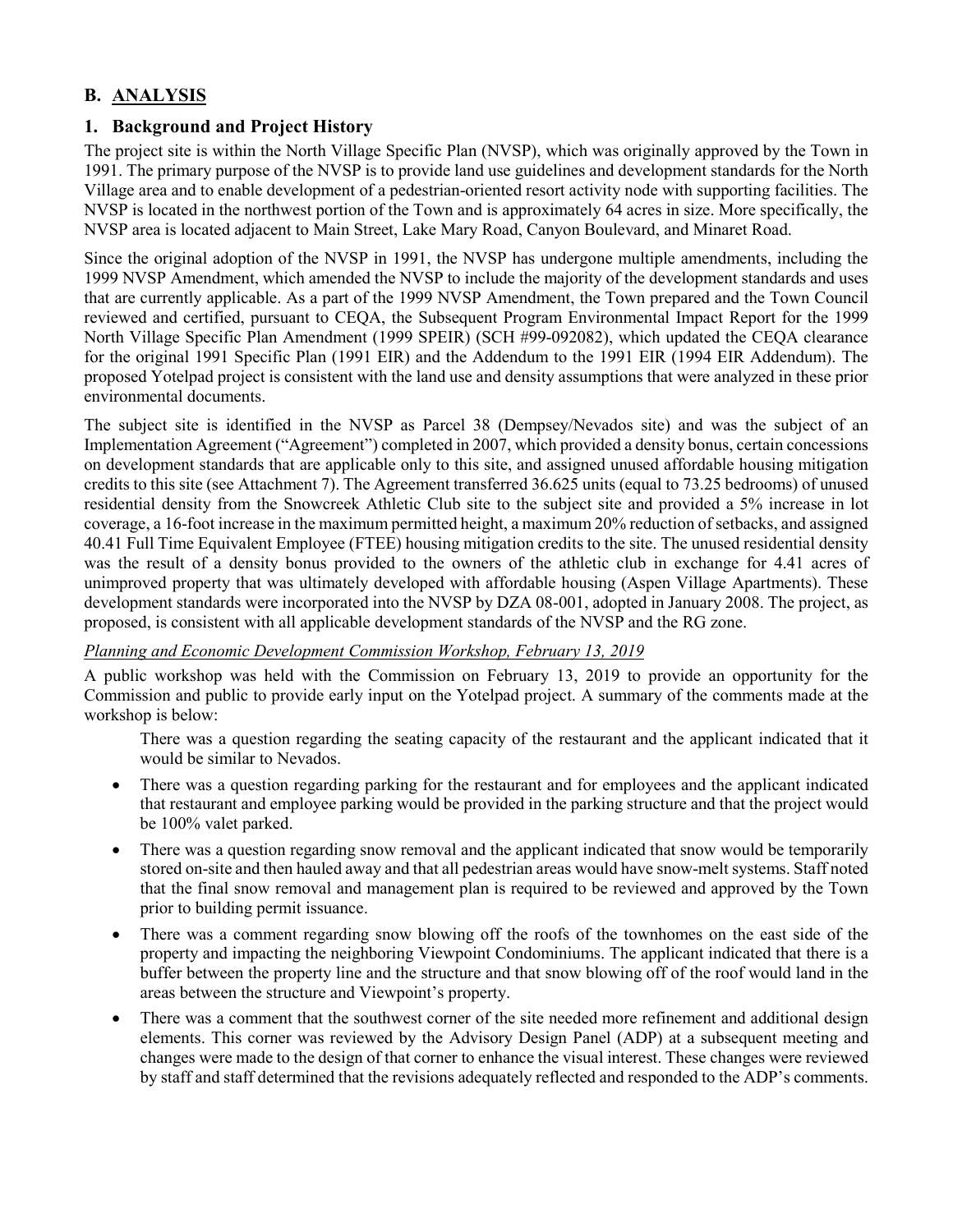- There was a comment regarding delivery truck parking and that the area should be able to accommodate more than one vehicle at a time. The applicant indicated that there is a delivery truck parking area near the northwest corner of the site and that the space could accommodate more than one vehicle at a time. Staff noted that delivery trucks were prohibited from being unloaded or parked in Minaret Road.
- There was a question regarding the construction staging plan and the applicant indicated that they were having preliminary discussions with the ski area about using the Canyon Lodge parking area. Staff noted that the final construction staging plan is required to be reviewed and approved by the Town.
- There was a question about the affordable housing credits that are assigned to the site and staff summarized the history of the credits and indicated that the value of the credits was being considered by the Town Council.

## **2. Development Proposal**

The Yotelpad project proposal is for a new mixed-use condominium-hotel project with a density of 198 bedrooms within 177 units located in the North Village Specific Plan (NVSP) area. The proposed project consists of a fivestory main building with 156 units (studio and 1-bedroom units), 21 three-story townhome units (2-bedroom units), 4,100 square feet (sq. ft.) of restaurant space, a 1,000 sq. ft. lounge bar, and associated owner/guest related amenities such as a fitness center, pool and hot tub, game room, and indoor/outdoor lounge areas. A minimum of 187 understructure parking spaces and nine (9) oversize vehicle parking spaces will be provided. The condominiumhotel units are being branded as "micro-units" that will range in size from 334 sq. ft. (studio unit) to 569 sq. ft. (1br unit) and the townhome units will be approximately 1,300 sq. ft. The vision of the project is to have smaller living spaces that are accompanied by a variety of amenity spaces.

The project encompasses three parcels in the NVSP area with a combined size of approximately 2.6 acres and the development will be within three separate buildings, which are proposed to be constructed atop the parking structure. The three parcels will be merged by the final tract map and the air space of the units will be subdivided into condominiums by a condominium plan. The studio and 1-bedroom units and the restaurant and bar space will all be located in the five-story building that will be parallel to Minaret Road. The townhome units will be located within two buildings located along the northern and eastern property lines. The site layout is intended to provide a transition between the denser North Village core and the adjacent residential area to the east and the proposed townhome building on the east side of the property has a substantially lower maximum height than the main building.

Access to the site will be from Minaret Road via a single driveway at the northwest corner of the site and will lead to a five-space surface parking lot area intended for guests checking in. The remainder of the parking for the project is proposed to be located understructure and along the northern driveway leading to the understructure parking area for oversized vehicles. The project is proposed to be 100% valet parked and access to the parking structure for the valet attendants will to be on the north side of the site. The site has the capacity to park 201 vehicles in spaces that meet the Town Standard parking space size (187 spaces in the parking structure, 9 spaces adjacent to the northern driveway ramp, and 5 surface check-in spaces). The parking plan was reviewed by an independent hospitality consultant in collaboration with a valet parking operator and the parking plan was found to be adequate for the anticipated parking demands of the project. The project will encourage pedestrian access by providing a new sidewalk along Minaret Road along the western property boundary, as well as a paved walkway connecting the sidewalk to the project site.

The developer is proposing to satisfy the housing mitigation requirements of the project through the use of the 40.41 Full-Time Equivalent Employee (FTEE) credits that were assigned to the subject site by the 2007 Implementation Agreement and Assignment of Credits(see Attachment 7). Pursuant to the Town's Housing Ordinance, these credits can be used to satisfy the affordable housing requirements for this project. The value of the credits will be established by a Town Council policy and the number of credits used for the proposed project will be dependent on the Town Council fee value policy that is in effect at the time of building permit submittal. The value of the 40.41 FTEE credits based on the draft fee value policy that was reviewed by the Town Council on March 20, 2019 is \$588,814 and the housing mitigation fee that would be required under the current fee schedule would be \$462,500. Condition of Approval #27 addresses the housing mitigation options.

The design of the project is proposed to have a modern mountain appearance and the proposed materials consist of a combination of natural stone veneer in a dark charcoal color, horizontal (natural ash wood finish) and vertical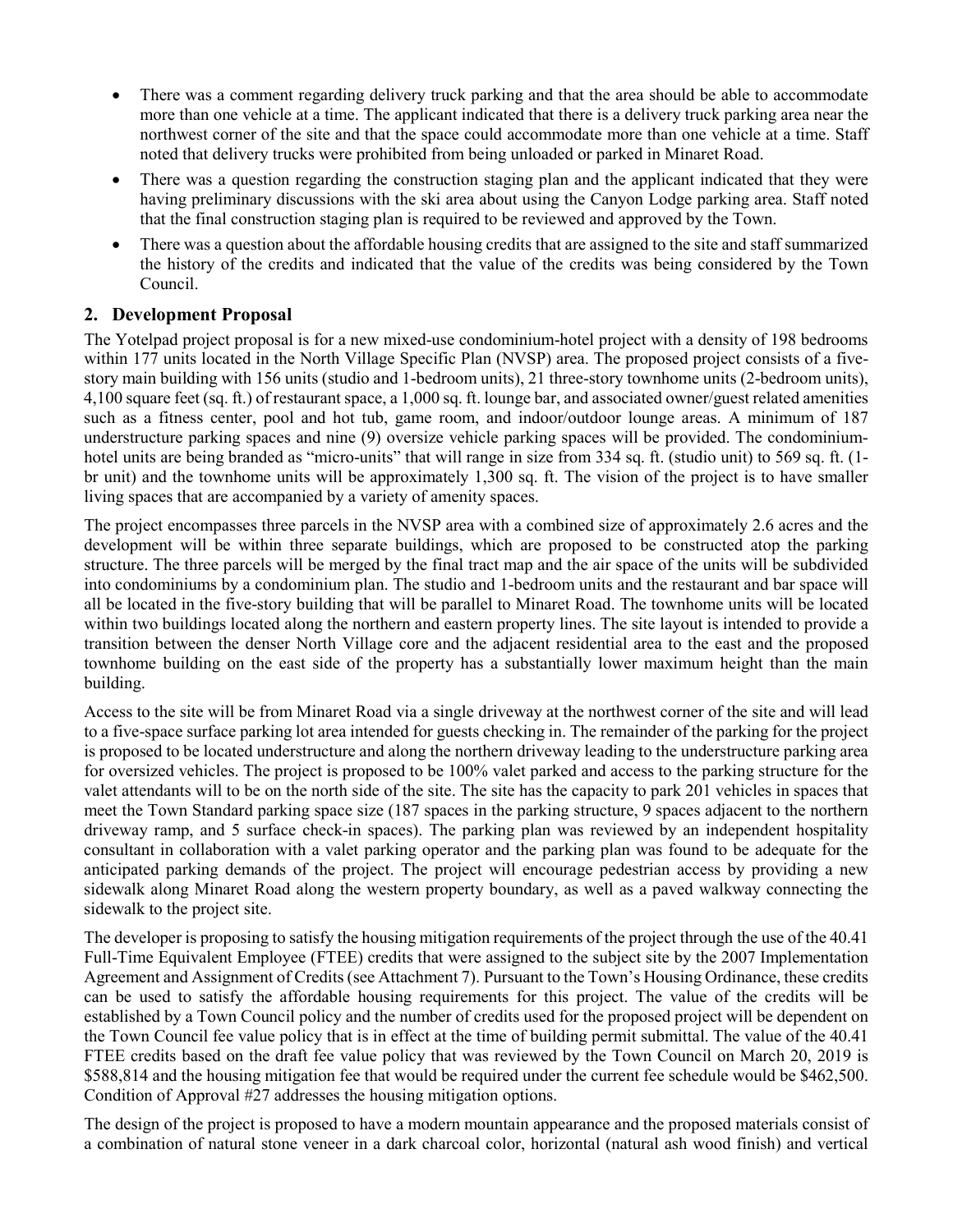(natural cedar wood finish) fiber cement board siding, corrugated metal panels in a gray color, flat metal panels with a charred wood appearance, natural cedar soffits, and board-formed concrete site walls. The colored elevation drawings are included as Attachment 2 and photos of the materials are included as Attachment 3.

The project, as proposed, is consistent with all applicable development standards of the NVSP and no amendments of the NVSP are being requested (see Section 5, below, for an analysis of the project's conformance with the NVSP development standards).

# **3. Subject Property and Surrounding Land Uses**

The 2.6-acre site is located within the NVSP area at the northeast corner of Main Street and Minaret Road. The project encompasses three parcels and the current uses on the site include a restaurant (*Nevados*), the Yotelpad sales office (*previously the Dempsey construction office*), and vacant land.

The project site is within the Resort General (RG) zone of the NVSP within the Pedestrian Core area. The RG zone is intended for visitor-oriented resort services, such as hotels, resort condominiums, and retail/restaurant uses and the Pedestrian Core area is envisioned to be a mixed-use village with commercial uses on the ground floor and accommodation uses on the upper floors. The project site serves as the gateway to the remainder of the NVSP areas and the NVSP specifies that development at this site shall feature distinctive architecture in order to create a sense of arrival. Additionally, the sites central location within the Pedestrian Core area makes this an integral site for providing pedestrian connectivity between the north and south areas of the North Village. The project, as proposed, is consistent with the vision for the RG zone and the Pedestrian Core.

The surrounding land uses include lodging, residential, restaurants, and lounge/bar type uses. Table 1 further describes the surrounding land uses and zoning.

| Location     | $\sum_{\text{V}}$ | <b>Adjacent Streets</b> | <b>Land Use</b>                                                                                                    |
|--------------|-------------------|-------------------------|--------------------------------------------------------------------------------------------------------------------|
| <b>North</b> | <b>NVSP</b>       | N/A                     | Lodging and Restaurant Uses<br>(Alpenhof Lodge; Petras; Clocktower)                                                |
| South        | <b>NVSP</b>       | Main Street             | Vacant Land (Part of the Mammoth Crossing sites)                                                                   |
| East         | <b>MLR</b>        | N/A                     | Residential Use (Viewpoint Condominiums)                                                                           |
| West         | <b>NVSP</b>       | Minaret Road            | Residential, Lodging, and Restaurant Uses<br>(8050; Fireside Condominiums; Mammoth Brewing<br>Company; The EATery) |

Table 1: Surrounding Land Uses and Zoning.

\* NVSP = North Village Specific Plan; MLR = Mixed Lodging/Residential

# **4. General Plan Consistency**

The project is consistent with the 2007 General Plan Visions Statements as described in Table 2.

| <b>Vision Statement</b>                                                                     | <b>Explanation of Project Conformance with Vision</b><br><b>Statement</b>                                                                                                                                                                                                                                                                                                                                                                                                                                                                                                                           |  |  |
|---------------------------------------------------------------------------------------------|-----------------------------------------------------------------------------------------------------------------------------------------------------------------------------------------------------------------------------------------------------------------------------------------------------------------------------------------------------------------------------------------------------------------------------------------------------------------------------------------------------------------------------------------------------------------------------------------------------|--|--|
| "Sustainability and continuity of our unique<br>relationship with the natural environment." | The project is located on a site that is partially developed<br>with existing uses and is surrounded by other developed,<br>urban uses. Development of the project does require the<br>removal of up to 114 trees with a diameter at breast<br>height (DBH) of greater than 12-inches; however,<br>pursuant to the 1999 SPEIR, the forested area of the site<br>is considered to be small and fragmented and the change<br>to a developed site is not considered to be significant.<br>The proposed building height is consistent with what is<br>permitted by the NVSP and no amendments are being |  |  |

Table 2: General Plan Conformance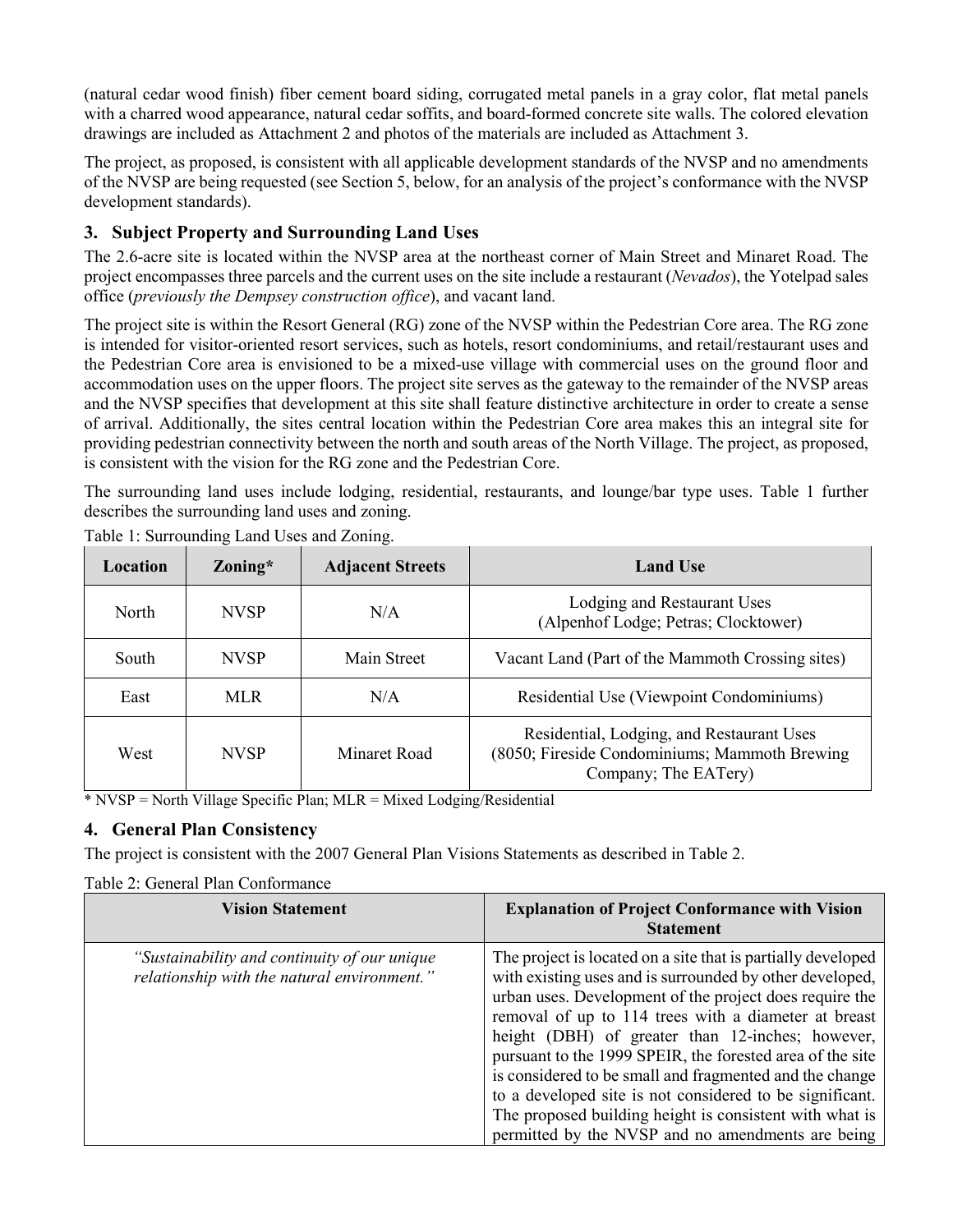|                                                                                                                                                                                         | requested, and therefore, will maintain the relationship<br>with the natural environment since the height is<br>consistent with the average height of trees in the vicinity.<br>Lastly, the project's orientation on the site does not<br>impact the public views of the Sherwins from Minaret<br>Road and the Knolls from Main Street and the large<br>common spaces areas on the site are situated to<br>capitalize on the views of the surrounding mountains.                                                                                                                                                                                                                                                                                                                                                                                                                                                              |
|-----------------------------------------------------------------------------------------------------------------------------------------------------------------------------------------|-------------------------------------------------------------------------------------------------------------------------------------------------------------------------------------------------------------------------------------------------------------------------------------------------------------------------------------------------------------------------------------------------------------------------------------------------------------------------------------------------------------------------------------------------------------------------------------------------------------------------------------------------------------------------------------------------------------------------------------------------------------------------------------------------------------------------------------------------------------------------------------------------------------------------------|
| "Being a great place to live and work"                                                                                                                                                  | The project would provide a number of new temporary,<br>seasonal, and full time jobs within the community to<br>staff the hotel and restaurant uses. Additionally, the<br>project will help activate the Main Street and Minaret<br>Road corner, creating a place for locals and visitors to<br>dine and recreate.                                                                                                                                                                                                                                                                                                                                                                                                                                                                                                                                                                                                            |
| "Adequate and appropriate housing that residents and<br>workers can afford."                                                                                                            | The project is consistent with the options permitted by<br>the Town's Housing Ordinance and utilizes an existing<br>housing credit balance that remains from the<br>construction of a previous affordable housing project<br>(i.e., the Aspen Creek Apartments, operational in 2007);<br>these units continue to serve as a valuable affordable<br>housing resource for the community and help to mitigate<br>the housing impacts of the proposed project.                                                                                                                                                                                                                                                                                                                                                                                                                                                                    |
| "Being a premier, year-round resort community based<br>on diverse outdoor recreation, multi-day events, and an<br>ambiance that attracts visitors"                                      | The project would provide a mixed-use condominium-<br>hotel project with 177 units available for nightly rentals<br>that will provide (1) a place to stay for visitors, central<br>to the numerous recreational opportunities available in<br>and around Mammoth Lakes; (2) a large indoor and<br>outdoor restaurant space; and (3) a variety of outdoor<br>spaces that provide gathering places and opportunities<br>for interaction for both visitors and locals.                                                                                                                                                                                                                                                                                                                                                                                                                                                           |
| "Protecting the surrounding natural environment and<br>supporting our small town atmosphere by limiting the<br>urbanized area."                                                         | The project is within the Urban Growth Boundary and<br>the density is consistent with the density allowed by the<br>General Plan and the North Village Specific Plan.                                                                                                                                                                                                                                                                                                                                                                                                                                                                                                                                                                                                                                                                                                                                                         |
| "Exceptional standards for design and development<br>that complement and are appropriate to the Eastern<br>Sierra Nevada mountain setting and our sense of a<br>"village in the trees"" | The project was reviewed by the Town's Advisory<br>Design Panel (ADP) with the goal of providing<br>recommendations that resulted in an enhanced design<br>that complements the mountain resort setting. The<br>project will utilize materials and colors that are<br>appropriate to the Eastern Sierra and are comprised of<br>earth-tone neutral colors, including natural stone veneer<br>in a dark charcoal color, horizontal (natural ash wood<br>finish) and vertical (natural cedar wood finish) fiber<br>cement board siding, corrugated metal panels in a gray<br>color, flat metal panels with a charred wood appearance,<br>natural cedar soffits, and board-formed concrete site<br>walls. Additionally, the maximum building height for<br>the project is consistent with what is permitted by the<br>NVSP and analyzed by the 1999 SPEIR and is consistent<br>with the average height of trees in the vicinity. |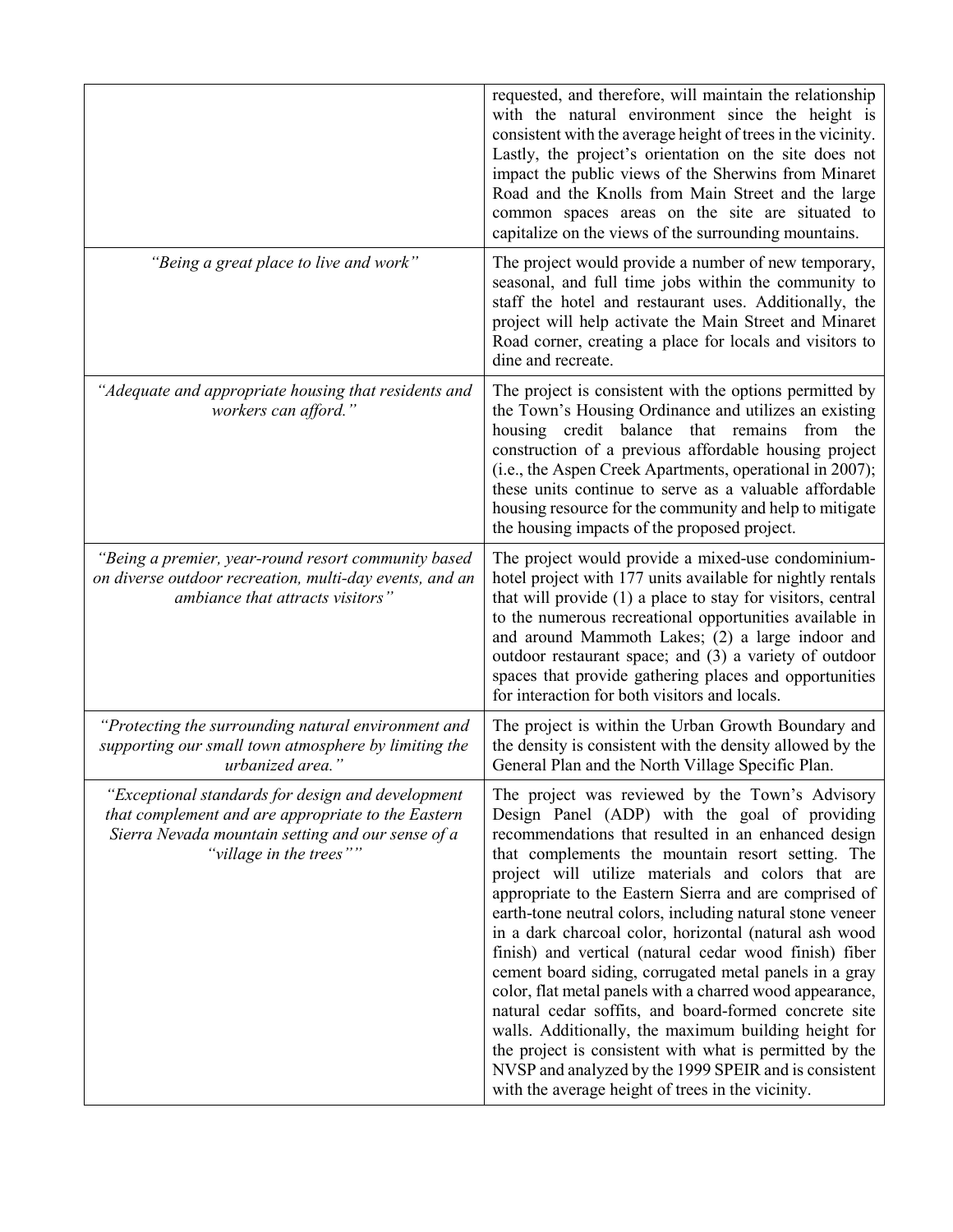| "Offering a variety of transportation options that<br>emphasize connectivity, convenience, and alternatives<br>to use of personal vehicles with a strong pedestrian<br>emphasis." | The project proposes to enhance pedestrian connectivity<br>by providing a sidewalk along the western frontage of<br>the property that connects to the existing sidewalk at the<br>corner of Main Street and Minaret Road and will provide<br>pedestrian connections throughout the site and the North<br>Village area. Additionally, the projects location near the<br>Village at Mammoth will provide convenient access to<br>the ski area as an alternative to the use of personal<br>vehicles and is located close to the transit stop on<br>Minaret Road ( $\approx 0.16$ miles away). |
|-----------------------------------------------------------------------------------------------------------------------------------------------------------------------------------|--------------------------------------------------------------------------------------------------------------------------------------------------------------------------------------------------------------------------------------------------------------------------------------------------------------------------------------------------------------------------------------------------------------------------------------------------------------------------------------------------------------------------------------------------------------------------------------------|
|-----------------------------------------------------------------------------------------------------------------------------------------------------------------------------------|--------------------------------------------------------------------------------------------------------------------------------------------------------------------------------------------------------------------------------------------------------------------------------------------------------------------------------------------------------------------------------------------------------------------------------------------------------------------------------------------------------------------------------------------------------------------------------------------|

The project is consistent with the General Plan's goals for the North Village District because the project is a mixeduse condominium-hotel use that will provide resort oriented lodging/residential uses and limited commercial uses, and will showcase the surrounding mountain views from the active open pedestrian common areas. For a full analysis of the project's consistency with the applicable General Plan Goals and Policies, please see Attachment 5.

# **5. North Village Specific Plan Consistency**

The project is consistent with all applicable zoning requirements of the North Village Specific Plan (NVSP) for the Resort General (RG) designation for projects located on Parcel 38. [1](#page-7-0) A summary and analysis of the proposal and applicable development standards is discussed in Table 4.

| <b>General Information</b>                                              |                  |                                                                                                         |                   |           |
|-------------------------------------------------------------------------|------------------|---------------------------------------------------------------------------------------------------------|-------------------|-----------|
| General Plan: North Village Specific Plan (NVSP)                        |                  | Specific Plan: North Village Specific Plan (NVSP) –<br>Resort General (RG) District                     |                   |           |
| Zoning: North Village Specific Plan (NVSP)                              |                  | Overlay Zone: NVSP Pedestrian Core Overlay                                                              |                   |           |
| Existing Land Use: Nevados Restaurant; Yotelpad<br>Sales Office; Vacant |                  | Permit(s) Required for Use: Vesting Tentative Tract<br>Map (VTTM), Use Permit (UPA), Design Review (DR) |                   |           |
| <b>Development Standards</b>                                            |                  |                                                                                                         |                   |           |
| Standard                                                                | Required/Allowed |                                                                                                         | Proposed/Provided | Complies? |

Table 4: Zoning Consistency

| <b>Development Standards</b> |                                                      |                                                                                          |                  |  |
|------------------------------|------------------------------------------------------|------------------------------------------------------------------------------------------|------------------|--|
| <b>Standard</b>              | <b>Required/Allowed</b>                              | <b>Proposed/Provided</b>                                                                 | <b>Complies?</b> |  |
| Minimum Parcel Size (sf)     | $20,000$ sf                                          | $113,108$ sf                                                                             | Yes              |  |
| Building Area (sf/acre)      | 87,000 sf/acre maximum<br>(Equivalent to 2.0 FAR)    | 49,710 sf/acre<br>(Equivalent to 1.14 FAR)                                               | Yes              |  |
| Site Coverage <sup>2</sup>   | 75% (84,831 sf allowed)                              | 73% (83,092 sf proposed)                                                                 | Yes              |  |
| <b>Snow Storage</b>          | Sufficient area or hauling<br>required               | 520 sf provided, snowmelt<br>in roads and patio area,<br>and snow hauling is<br>proposed | Yes              |  |
| Density                      |                                                      |                                                                                          |                  |  |
| Rooms/Acre $1$               | 48 rooms/acre + 73.25 rooms<br>of additional density | 48 rooms/acre + $73.25$<br>rooms of additional<br>density                                | Yes              |  |
| <b>Total Rooms</b>           | $198.25$ maximum                                     | 198                                                                                      | Yes              |  |

<span id="page-7-0"></span><sup>&</sup>lt;sup>1</sup> DZA 08-001 incorporated the items in the 2007 Implementation Agreement (see Attachment 7) into the NVSP and amended the NVSP to include those development standards as applicable only to the three project site parcels (i.e., Parcel 38).

<span id="page-7-1"></span><sup>2</sup> Pursuant to NVSP Section 3 (Site Coverage), landscape planting areas of at least 50 sq. ft. created on top of a parking structure are not included as part of the impervious surface area. See discussion below.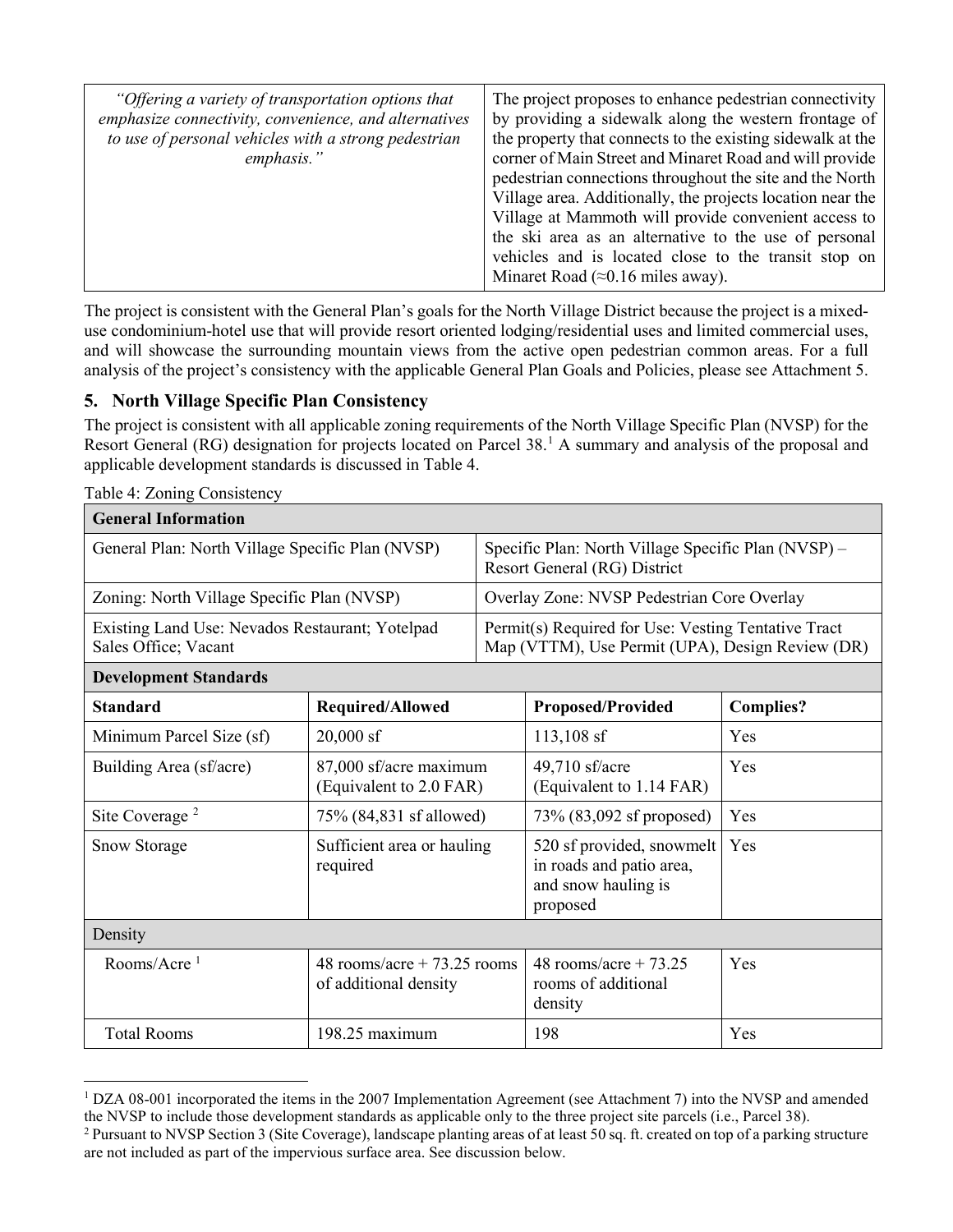| <b>Commercial Density</b>                      | $450$ sf = 1 room<br>Excluded since it is<br>restaurant space serving<br>the hotel |                                            | Yes              |
|------------------------------------------------|------------------------------------------------------------------------------------|--------------------------------------------|------------------|
| <b>Building Height</b>                         |                                                                                    |                                            |                  |
| Permitted Height <sup>1</sup>                  | 56 feet                                                                            | 56 feet                                    | Yes              |
| Projected Height <sup>1</sup>                  | 67 feet                                                                            | 60 feet                                    | Yes <sup>3</sup> |
| Parking Garage                                 | Maximum height of 20 feet                                                          | 12 feet                                    | Yes              |
| Building Levels <sup>1</sup>                   | $1 - 5$                                                                            | 5                                          | Yes              |
| Setbacks (north side)                          |                                                                                    |                                            |                  |
| Side Yard - North Side                         | 10 feet                                                                            | 30 feet                                    | Yes              |
| Minaret Road Setbacks (west side) <sup>4</sup> |                                                                                    |                                            |                  |
| Building Height: 0-24 feet                     | Minimum of 10 feet from<br>EOP                                                     | 62 feet from EOP                           | Yes              |
| Building Height: 25-34<br>feet                 | Minimum of 20 feet from<br>EOP                                                     | 66 feet from EOP                           | Yes              |
| Building Height 35-54 feet                     | Minimum of 30 feet from<br>EOP                                                     | 66 feet from EOP                           | Yes              |
| Building Height: 55+ feet                      | Minimum of 40 feet from<br>EOP                                                     | 66 feet from EOP                           | Yes              |
| Centerline of Minaret<br>Road                  | Minimum of 43 feet from<br>centerline of Minaret Road                              | 94 feet from centerline of<br>Minaret Road | Yes              |
| Main Street Setbacks (south side) <sup>4</sup> |                                                                                    |                                            |                  |
| Building Height: 0-24 feet                     | Minimum of 10 feet from<br>EOP                                                     | 68 feet from EOP                           | Yes              |
| Building Height: 25-34<br>feet                 | Minimum of 20 feet from<br>EOP                                                     | 82 feet from EOP                           | Yes              |
| Building Height 35-54 feet                     | Minimum of 30 feet from<br>EOP                                                     | 82 feet from EOP                           | Yes              |
| Building Height: 55+ feet                      | Minimum of 40 feet from<br>EOP                                                     | 82 feet from EOP                           | Yes              |
| Specific Plan Boundary Setbacks (east side)    |                                                                                    |                                            |                  |
| Building Height: 0-24 feet                     | 10 feet                                                                            | 22 feet                                    | Yes              |
| Building Height: 25-34<br>feet                 | 10 feet                                                                            | 22 feet                                    | Yes              |
| Building Height 35-54 feet                     | 20 feet                                                                            | 22 feet                                    | Yes              |

<span id="page-8-0"></span><sup>&</sup>lt;sup>3</sup> The height of the parapet is right at 56 feet and the only areas that exceed the permitted height are the elevator over-runs and the roof access stairs hatch. See height discussion below.

<span id="page-8-1"></span> $4$  Measured from the edge of pavement (EOP)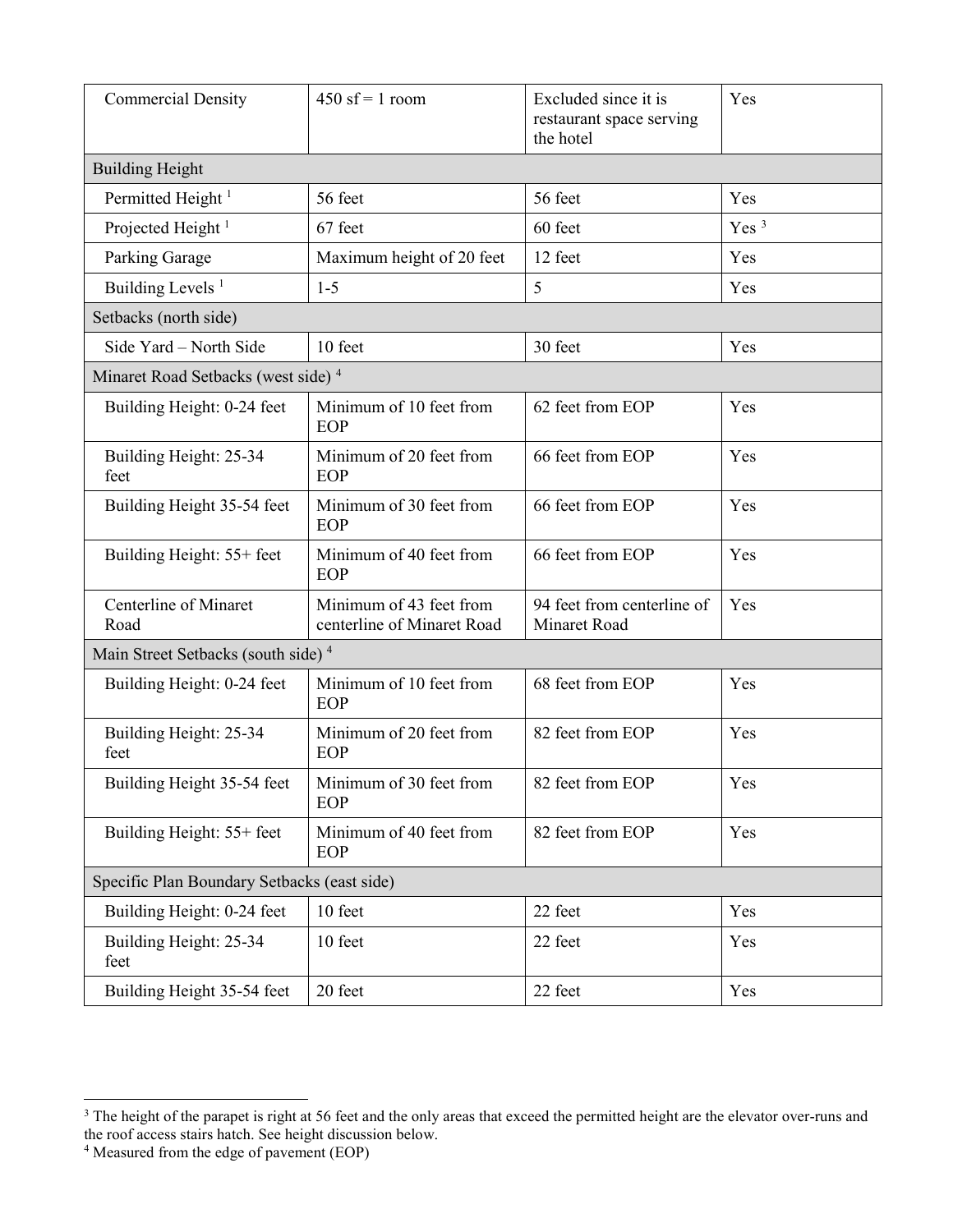| Parking <sup>5</sup>                   |                                                                                    |                                                                                                                              |     |  |
|----------------------------------------|------------------------------------------------------------------------------------|------------------------------------------------------------------------------------------------------------------------------|-----|--|
| Studio and 1-Bedroom<br>Units (1/unit) | 156                                                                                | 156                                                                                                                          | Yes |  |
| 2-Bedroom Units (1/unit)               | 21                                                                                 | 21                                                                                                                           | Yes |  |
| Check-In spaces                        | $\overline{3}$                                                                     | 5                                                                                                                            | Yes |  |
| Restaurant                             | None required for restaurants<br>that are oriented to the guests<br>of the project | 19                                                                                                                           | Yes |  |
| <b>TOTAL</b>                           | 180                                                                                | 201                                                                                                                          | Yes |  |
| 1.05 parking spaces per<br>key         | 186                                                                                | $196^{6}$                                                                                                                    | Yes |  |
| Guest Parking (10%<br>accessible)      | 19.2                                                                               | Valet operations provide<br>guest access to all parking                                                                      | Yes |  |
| Delivery Parking                       | Required                                                                           | Provided in pull-out area<br>near the driveway on the<br>north side of the site.                                             | Yes |  |
| <b>Bus Parking</b>                     | Required if tour buses are<br>utilized                                             | Bus trade is not a target<br>market for project, so not<br>proposed                                                          | N/A |  |
| <b>Bicycle Parking</b>                 | 35 spaces (30 long-term and<br>5 short-term)                                       | Long-term bike parking<br>provided in garage<br>storage room;<br>Short-term bike parking<br>provided throughout the<br>site. | Yes |  |
| <b>Other</b>                           |                                                                                    |                                                                                                                              |     |  |
|                                        | Housing Mitigation: Consistent with the Town's Housing Ordinance<br>Yes            |                                                                                                                              |     |  |

#### *Density*

The NVSP measures density in rooms, where a "room" equates to one hotel room or one bedroom, loft, or sleeping area in residential uses. The RG zone permits up to 48 rooms per acre and this site (i.e., Parcel 38) has an additional 73.25 rooms of density that was allocated as a part of the 2007 Implementation Agreement (see Attachment 7). Based on the NVSP and the 2.6-acre size of the site, there is a base density of 125 rooms (48 rooms/acre x 2.6 acres) plus the 73.25 rooms of density bonus for a total number of 198.25 rooms permitted. The project proposes 198 rooms within 177 units, and therefore, is consistent with the allowable density for the site.

Density for commercial and restaurant uses is typically calculated as being 450 sq. ft. of restaurant space is equal to one room. However, the NVSP excludes restaurant space that is primarily intended to serve the guests of the hotel, which is the case for the proposed restaurant, and therefore the restaurant space is not counted towards the overall project density.

## *Building Height Analysis*

The NVSP measures height from natural grade, except when a building sits atop a parking garage, then the height is measured from the garage roof elevation. Parking garages are not permitted to be more than 20 feet above grade at any point. Since the project proposes a parking structure beneath the entire building, height is measured from the parking garage roof elevation.

<span id="page-9-0"></span><sup>&</sup>lt;sup>5</sup> See parking discussion below for additional information related to the valet parking operation.

<span id="page-9-1"></span><sup>&</sup>lt;sup>6</sup> This number does not include the five guest check-in spots since these spots are not to be used for long-term parking purposes.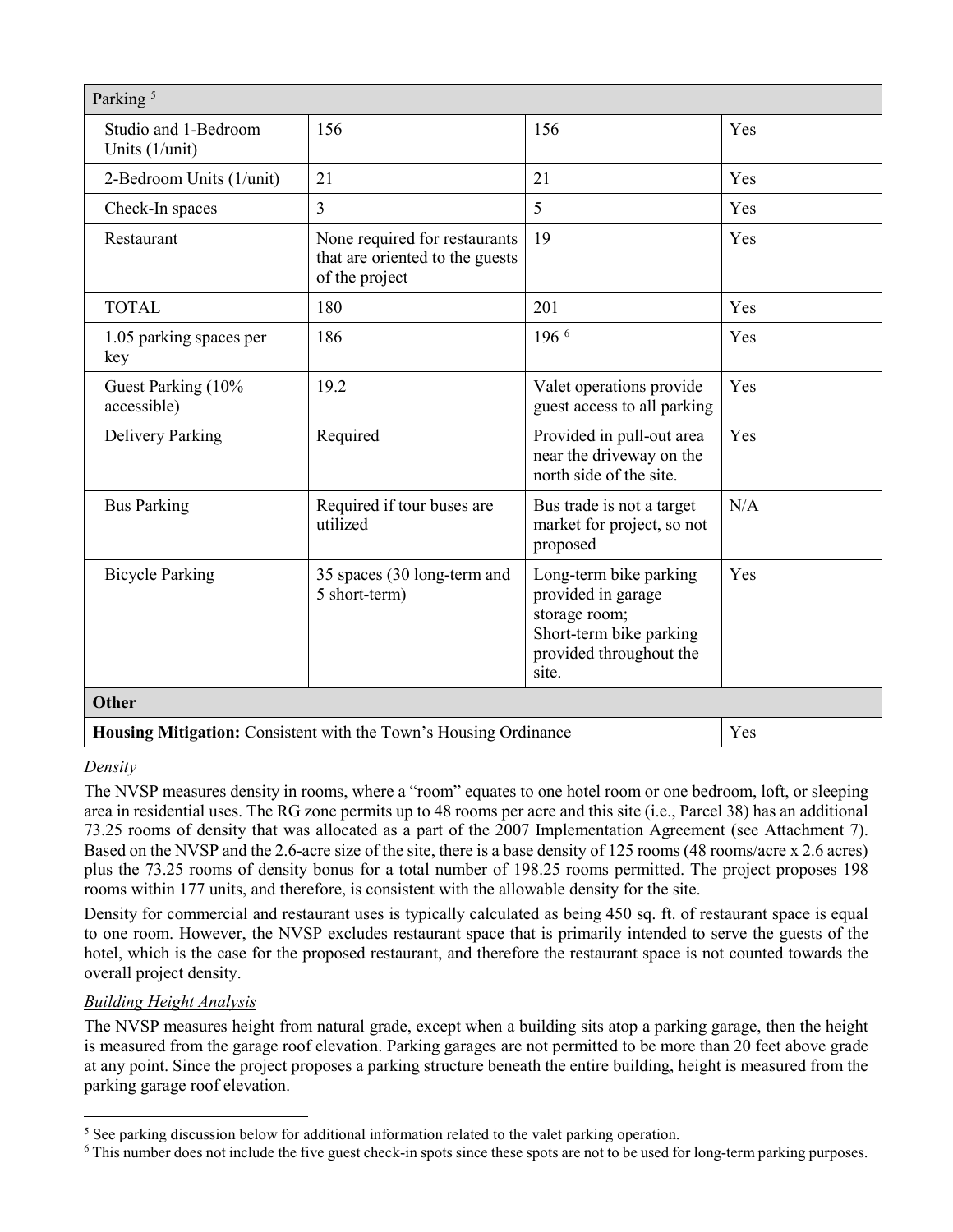On the north side of the site, the parking structure will be subterranean and on the south side of the site, the parking structure will be approximately 12 feet above grade. The southeast corner of the site has a steep drop-off to the southeast and in order to avoid a parking structure height that exceeds 20 feet, the site is being built-up in this area with natural boulder retaining walls.

For Parcel 38 in the RG zone, the NVSP permits between 1-5 building levels with a maximum permitted height of 56 feet and a maximum projected height of 67 feet. Building projections above the permitted height are allowed provided that a roughly equivalent reduction in building footprint area above the permitted height is provided below the permitted height, and no more than 50% of the building space square footage exceeds the permitted height. As shown in Table 5, below, 55.9% of the building is at 56 feet, 3.2% of the building is at 60 feet, and 40.9% is at 37 feet in height. Therefore, the buildings meet the height requirements of the RG zone, with less than 50% of the building projecting above 56 feet and 96.8% of the building at or below 56 feet.

| Height       | <b>Square Feet (approx.)</b> | <b>Percentage of Footprint</b> |
|--------------|------------------------------|--------------------------------|
| 37 feet      | 13,970                       | 40.9%                          |
| 56 feet      | 19,079                       | 55.9%                          |
| 60 feet      | 1,100                        | $3.2\%$                        |
| <b>TOTAL</b> | 34,149                       | 100.0%                         |

Table 5: Proposed Building Heights

#### *Shading and View Analysis*

Sheet F.0 in the project plans (see Attachment 2) illustrates the shadowing that will occur as a result of the project. As indicated in the various illustrations, the majority of the shading will occur on the subject site and only minimal shading will occur off-site. In the event that shading were to impact the surrounding public streets or pedestrian pathways, Condition of Approval #128 is included in the resolution which requires a plan to remove snow and ice build-up on streets and pathways that will receive less than two hours of mid-day sun for more than a week.

The General Plan identifies major view corridors and vistas, and in the vicinity of the project, the General Plan identifies the view of the Sherwin Range as the only major public view. Town regulations only include policies and regulations that protect *public views* (e.g., views from streets, sidewalks, and public places). *Private views* (e.g., views from private units) are not considered during project analysis. In order to analyze what, if any, impacts there would be to public views of the Sherwins and the Knolls, photo simulations were prepared from all sides of the project that have public access in order to analyze the potential impacts (refer to the CEQA Documentation, Attachment 4 - Exhibit 3). The photo simulations show that the only vantage point where the views of the Sherwins will be slightly changed by the project occurs from Minaret Road adjacent to the Alpenhof Lodge and the views along the remainder of the corridor from Forest Trail to Main Street will be unaffected. This slight change in the view is considered to be insignificant since it only affects the view of the foothills and not the main ridgeline. The photo simulations show that there will be no changes to the public views of the Knolls as a result of the project.

#### *Site Coverage*

For Parcel 38 in the RG zone, the NVSP permits maximum site coverage of 75% and the NVSP allows landscape planting areas of at least 50 sq. ft. created on top of a parking structure to not be included as part of the impervious surface area. The site coverage plan (Attachment 2, Sheet H.1.1) indicates that there is approximately 89,445 sq. ft. of impervious surface area, which would equate to 79% site coverage. However, when the landscape planting areas that are on top of the parking structure are removed ( $\approx$ 6,400 sq. ft.), the site coverage is reduced to 83,092 sq. ft., which equates to 73% site coverage, and therefore meets the site coverage requirements of the RG zone.

#### *Access and Parking Analysis*

Primary vehicular access to the site is proposed to be taken from Minaret Road via a 40-foot wide three-lane driveway (one-lane in, two-lanes out) that is located near the northwest corner of the site. After arrival to the site, guests would park in the check-in parking spots located beneath the porte-cochere. All vehicles are proposed to be valet parked in an understructure parking garage. Access to the garage is near the northeast corner of the site. There are two pedestrian connections to Minaret Road and the southern pedestrian connection provides a direct connection to the restaurant entrance. Both pedestrian connections will connect to a new sidewalk that is being constructed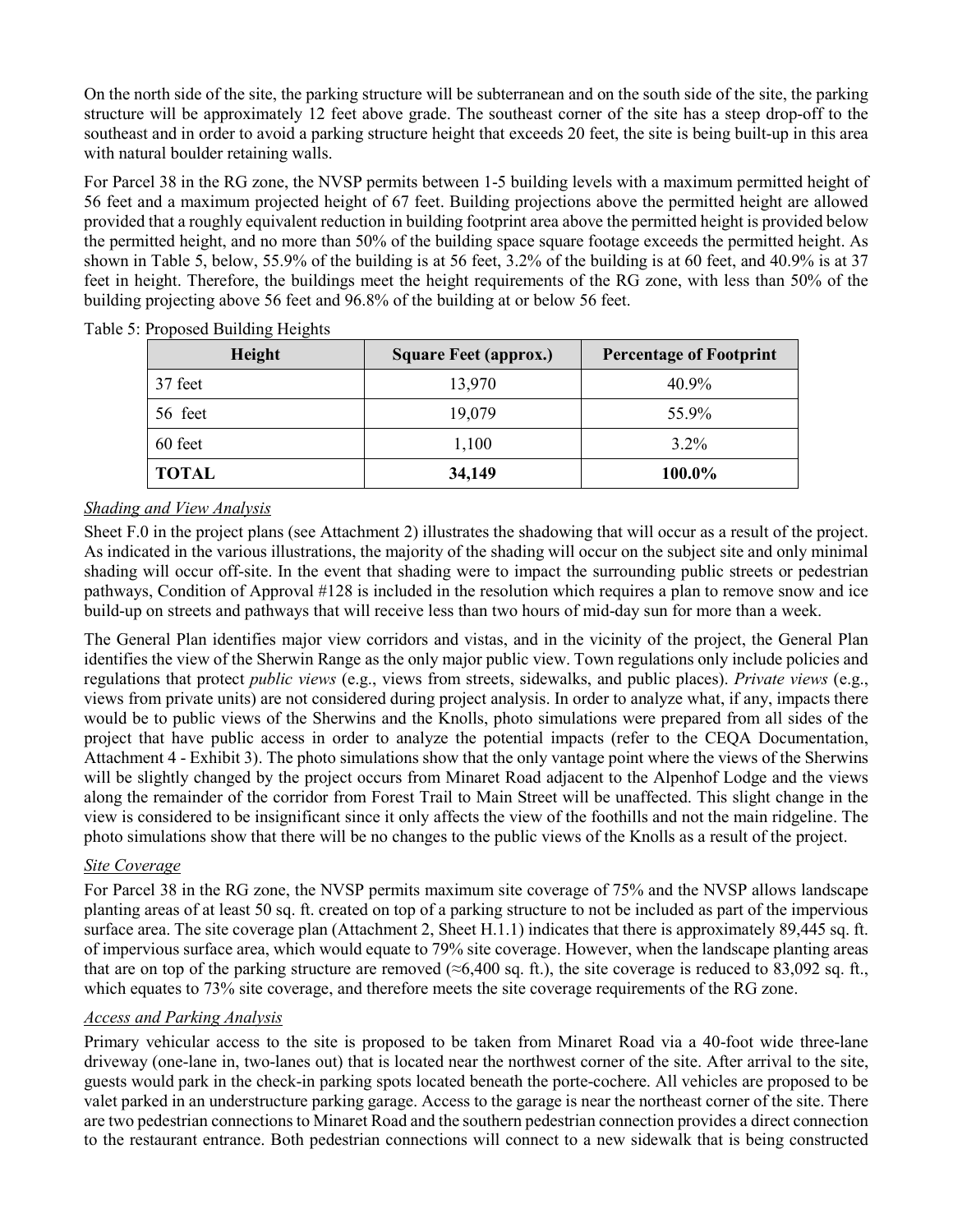adjacent to Minaret Road along the western property frontage. Emergency access to the site will be via the main driveway and there is a turn-around within the central courtyard area that is sized appropriately for the emergency vehicles. Egress from the front parking area of the site will be via a one-way emergency exit gate that is located adjacent to Minaret Road near the southwest corner of the circulation lane. This has been reviewed and approved by both Caltrans and the Mammoth Lakes Fire Protection District.

Parking is provided pursuant to the NVSP parking schedule described in the Table 4, above. The project provides 187 (9'x18') parking stalls within the parking garage, nine (9) oversized vehicle exterior parking stalls along the northern driveway ramp, and there is room for five cars in the valet drop-off area. The project provides a total of 196 parking spaces, which exceeds the 186 parking spaces required.[7](#page-11-0) The parking plan was reviewed by an independent hospitality consultant in collaboration with a valet parking operator and the parking plan was found to be adequate for the anticipated parking demands of the project. The parking demand analysis analyzed the demand for off-peak, peak, and high-peak periods and found that during high-peak periods there would be an estimated parking surplus of 17 spaces and during off-peak periods there would be an estimated parking surplus of 116 spaces. Additionally, to ensure that hotel guests are not occupying more parking than what is allocated to each unit, condition of approval #46 restricts the number of vehicles permitted on the premises based on the unit type. Pursuant to the NVSP, there is no additional parking requirements for employees or for restaurants that are within a hotel and oriented to the guests of the project, but as indicated above, there is additional parking capacity for guests of the restaurant and for staff.

The NVSP has a requirement that all projects have guest access to a minimum of 10% of the total number of spaces. In this case, the project is proposed to be fully valet parked, thereby providing guest access to all parking spaces.

Tour busses are not a target market for the project due to the condominium ownership nature of the project, and therefore, on-site tour bus parking is not provided.

Delivery vehicle parking is proposed in a pull-out area on the north side of the site and delivery vehicles are prohibited from being parked on Minaret Road during unloading. To ensure compliance with this requirement, Condition of Approval #31 has been included, which requires submittal of a delivery operational plan and to reiterate the parking prohibition on Minaret Road.

#### *Snow Storage*

Condition of Approval #128 in the resolution requires a final Snow Removal/Storage Management Plan to be submitted prior to building permit issuance and this plan is required to be in compliance with the snow removal and snow storage requirements specified in the NVSP. The draft plan proposes the use of snowmelt throughout the project site to minimize ice and snow build-up and the interim storage of snow near the northwest corner and near the landscape area on the southwest side of the site prior to its removal by hauling the snow to an approved off-site storage location. This is similar to how other projects within the NVSP area handle their snow storage and removal. The clearing of snow along the sidewalk adjacent to Minaret Road will be managed by either the existing North Village Benefit Assessment District (BAD) or a new maintenance district, depending on which is required.

#### *Tree Retention*

The NVSP requires large trees to be protected to the greatest extent possible and trees that are removed that are larger than 12-inches diameter at breast height (DBH) are required to be replaced on a 1:1 basis, except in cases where the tree is recommended for removal by a qualified professional based on health or overstock. The tree preservation plan (Attachment 2, Sheet G-5) indicates that there are 114 trees with a DBH of greater than 12-inches that are proposed to be removed, but this number does not account for trees that are being removed for health or overstock and the conceptual landscape plan (Attachment 2, Sheet G-4) shows approximately 50 new trees being planted. A tree mitigation assessment was conducted for the site on April 20, 2019 and the assessment found that there were a large number of dead, dying, or severely damaged trees and five zones with an overstock of trees and the arborist's recommendation was to require replacement for 30 trees. The final number of trees that need to be mitigated is required to be determined by the Director prior to tree removal (Condition of Approval #112) and the

<span id="page-11-0"></span> $<sup>7</sup>$  The NVSP requires 1 space per studio, 1-bedroom, and 2-bedroom units plus an additional three check-in spaces, which for</sup> this project would require 180 parking spaces (177 units  $+3$  check-in spots). However, in Section 9.i of the NVSP, it specifies that no transient project shall have less than 1.05 parking spaces per key, and therefore, the project is required to have a minimum of 186 parking spaces (177 keys x 1.05).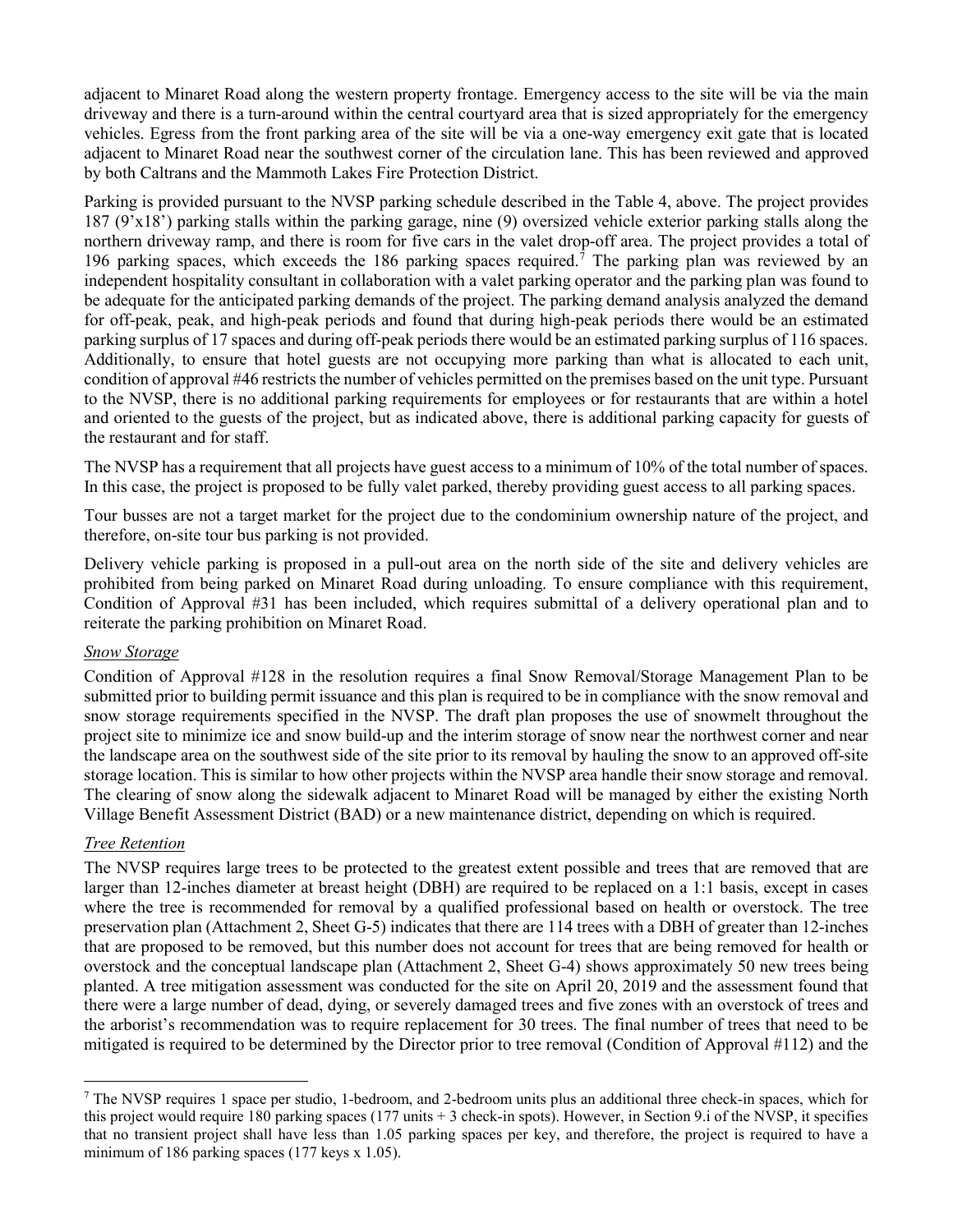total number of required replacement trees may be reduced if larger trees are provided (i.e., greater than 2-inch caliper), subject to Director approval (Condition of Approval #30).

## *Dumpsters and Recycling*

The dumpster and recycling area is located in the parking garage and the dumpsters would be moved out to a temporary holding area on trash pickup days. The exterior area where the dumpsters will be temporarily stored will have a trash enclosure and Condition of Approval #41 is included, which requires the exterior enclosure to have an appearance that is architecturally compatible with that of the buildings. Mammoth Disposal and the Town are required to review and approve the final location of the exterior enclosure prior to building permit issuance.

#### *Vesting Tentative Map Approval*

Pursuant to the State Subdivision Map Act, the project requires approval of a tentative tract map since the project is proposed as a condominium-hotel and the individual units will be individually owned. A *vesting map* provides developers the right to proceed with the development standards (i.e., zoning and public works standards) that are in place at the time the vesting map is deemed complete. The vesting map does not vest building code requirements or fees and the applicant will pay the applicable development impact and other fees in place at the time of building permit submittal.

Prior to issuance of a certificate of occupancy for any of the units, a final map, CC&Rs, and a condo plan will need to be approved by staff and recorded on title. To ensure a "hot bed" hotel is achieved, consistent with the NVSP land use policies for the Resort General (RG) designation, Condition of Approval #36 is included. This condition requires floor plans and uses at the time of final map submittal to substantially conform with those shown in the proposed plans (Attachment 2), and provide the hotel and motel requirements listed in Municipal Code §17.52.120.D.2:

- a. Central front desk, lobby, and phone connections to all hotel rooms with staff available 24-hours a day;
- b. Check-in spaces for arriving vehicles;
- c. Amenities supportive of lodging uses (e.g., concierge/guest services on site; conference/meeting space, with food and beverage support, flexible room configuration, industry-standard audiovisual, telecom, and conferencing infrastructure; food and beverage operations in the form of a restaurant or room service; ski and luggage storage; and recreation facilities such as spas, swimming pools, and/or fitness room facility open to all hotel users);
- d. Standardized furniture, fixtures, and equipment in all rooms;
- e. Centralized management and standards for guest reservations, daily housekeeping service, and maintenance services, for all units;
- f. Space for a rental management operation;
- g. Management by a qualified entity with at least five years' experience in the hotel management business, including a "flag" hotel or company with equivalent experience; and
- h. Inclusion of hotel amenities in common areas through condominium Covenants, Conditions, and Restrictions (CC&Rs).

At the level of detail necessary for this stage of project approval, the project complies with all of these requirements. This conformance would be confirmed prior to approval of the final map.

## **6. Project Design**

Staff has conducted a design review analysis of the project, described below. Additionally the Town's Advisory Design Panel (ADP) reviewed the project at two meetings and provided input and recommended changes, which were incorporated into the final project design.

A summary of the submittal requirements for Major Design Review is included in Table 6 below.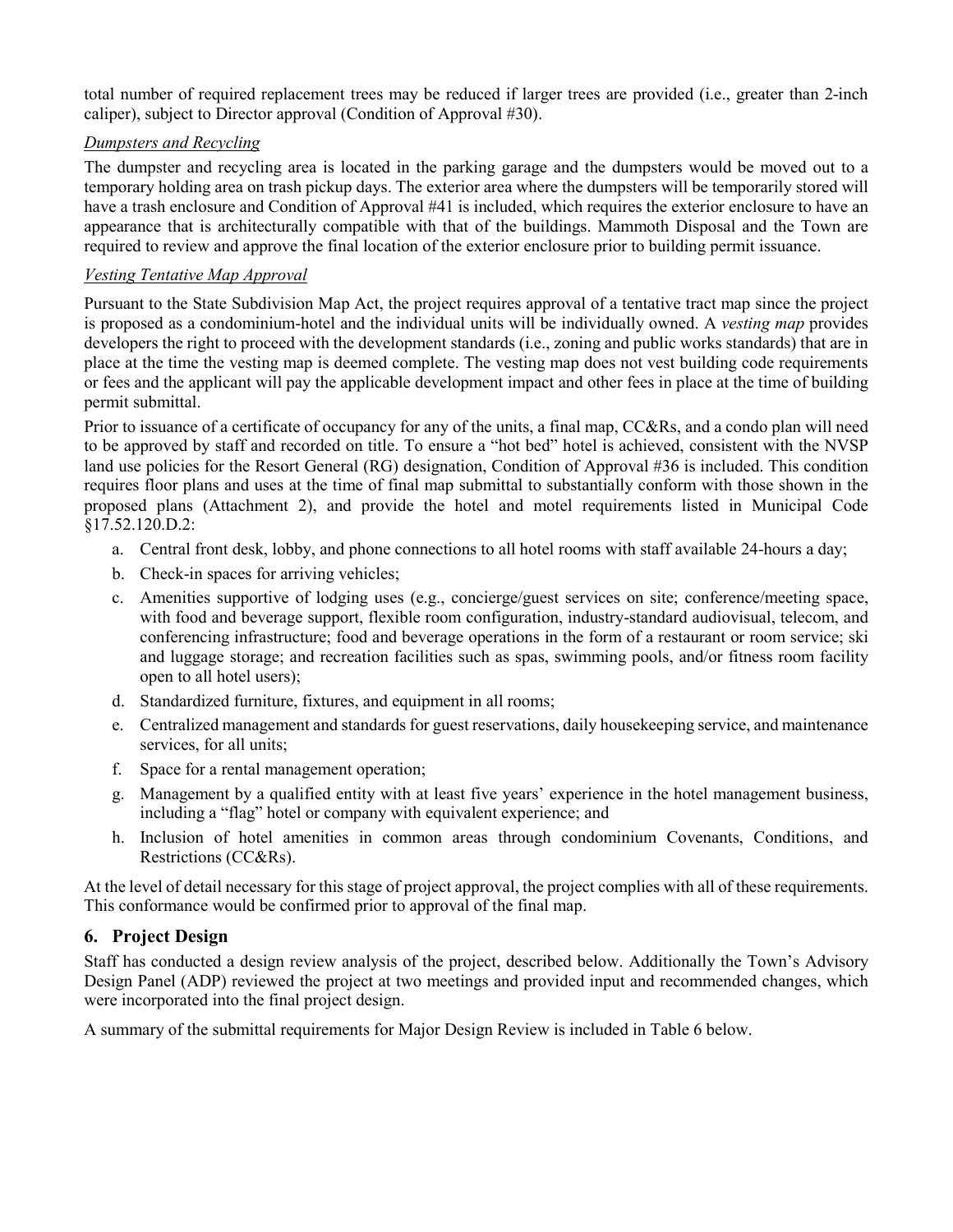Table 6: Major Design Review Submittal Requirements

| <b>Item</b>                             | Submitted?                             |  |
|-----------------------------------------|----------------------------------------|--|
| Site Plan                               | Yes (Attachment 2, Sheets D.1 and H.1) |  |
| <b>Colored Elevation Drawings</b>       | Yes (Attachment 2, Sheets E.1-E.3)     |  |
| Preliminary Landscape Plan              | Yes (Attachment 2, Sheets G.1-G.5)     |  |
| Materials Boards                        | Yes (Attachment 3)                     |  |
| <b>Color Perspective Representation</b> | Yes (Attachment 2, Sheets J.1-J.9)     |  |

The proposed project is consistent with the North Village Design Guidelines as discussed below (*comments in italics indicate objectives from the NVSP Design Guidelines)*:

#### *Site Design*

- The project has been designed to take advantage of the topography of the site, and includes construction of a partially subterranean parking garage that is located below natural grade on the northern portion of the side and above natural grade on the southern portion of the site. The portion of the parking garage that is above grade will provide an elevated area above Main Street that will provide unrestricted views to the south of the Sherwins and a pedestrian friendly environment occupied by a pool, spa, restaurant patio, and other site amenities.
- The buildings are situated to minimize impacts to neighboring land uses, with the larger, taller building located closer to the denser North Village core and the smaller, shorter buildings located along the perimeter of the site adjacent to the residential area to the east and the hotel use to the north.
- The buildings are situated to minimize shading to adjacent areas. As shown on the Shadow Study (Attachment 2, Sheet F.0), no shading of Minaret Road or Main Street will occur as a result of the project and very minimal shading will occur to the sites to the north and east around the winter solstice. Portions of the interior common space areas will be shaded at various times of the day throughout the year, but the pool area, located on the southeast corner, will remain largely unshaded.
- The surface parking area is minimally sized to accommodate only the check-in parking spaces and emergency vehicle access and the parking area will be screened with landscaping. Sheet F.1 in Attachment 2 shows the proposed view of the parking area from Minaret Road.
- The parking structure will be sided with either natural stone veneer or board-formed concrete in the areas that are visible to the public. Additionally, to reduce the massing of the parking structure, a separate retaining wall is proposed for the southeast corner to provide visual relief of the parking structure.

## *Building Design*

## *Form and Mass*

- *The design of buildings should preserve sunlight into public places*. Shadows are minimized by placing the larger building in a north to south configuration and placing the smaller buildings along the northern and eastern sides of the property. See the Shadow Study (Attachment 2, Sheet F.0) for the modeling of the anticipated shading.
- *Roof forms should be varied to create visual interest*. The project has a flat roof, but creates variation in the roof form through offsets in the roof and building forms. The NVSP allows flat roofs if the building design warrants the flat roof design.
- *Large buildings should be broken up to avoid the appearance of a large single mass.* The building mass is broken up through various pop-outs and changes in materials. The massing of the townhome units are further broken up by shifts in the footprint of each unit.

*Scale*

• *Variations in wall materials should define the scale.* The wall materials consist of a combination of natural stone veneer in a dark charcoal color, horizontal (natural ash wood finish) and vertical (natural cedar wood finish) fiber cement board siding, corrugated metal panels in a gray color, flat metal panels with a charred wood appearance, natural cedar soffits, and board-formed concrete site walls.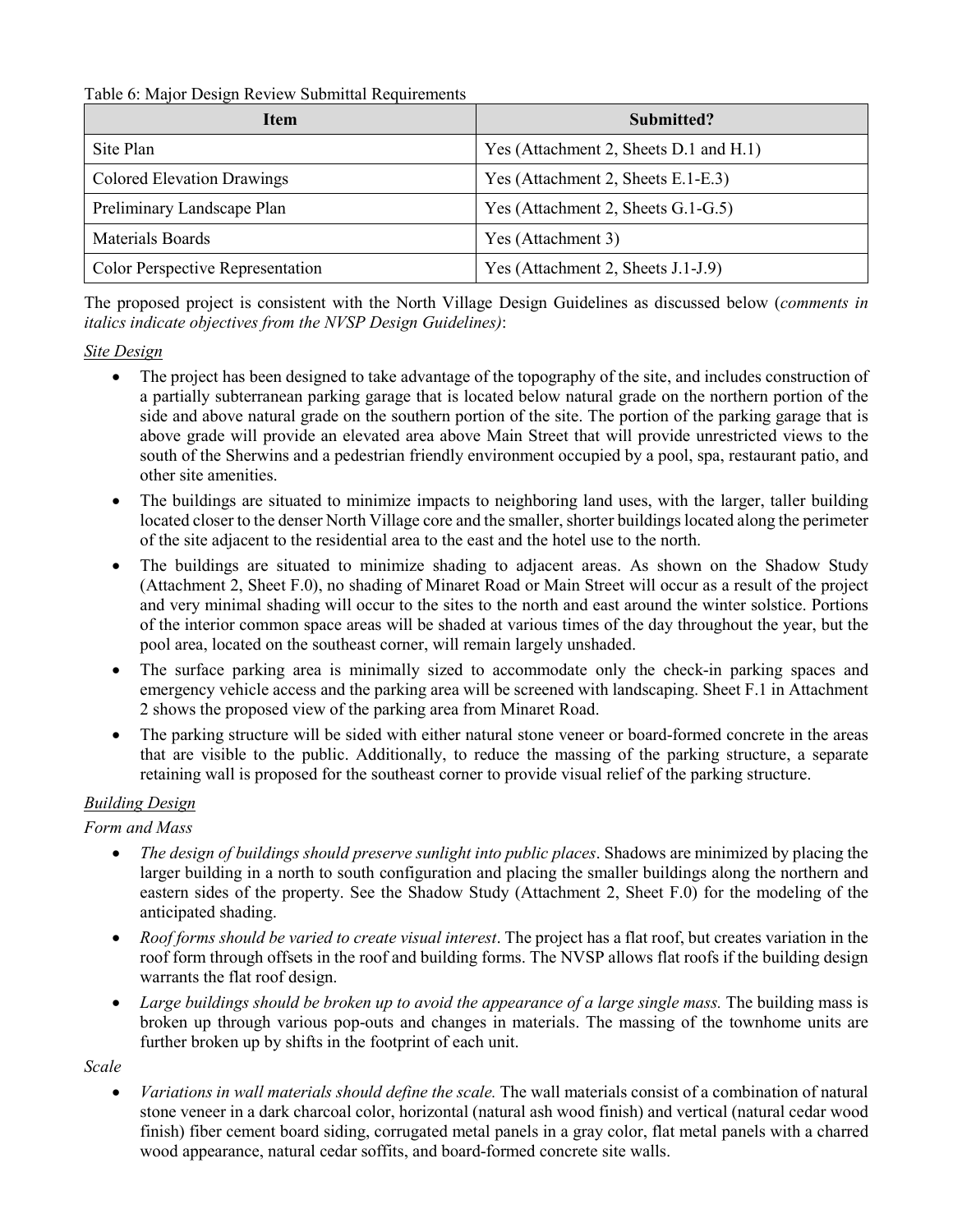• *The ground floor of buildings must be scaled to the pedestrian space.* The ground floor of the building is scaled to the pedestrian space through the use of awnings, store fronts, and variations in materials.

## *Roof Form*

• *The ridgeline should not have the appearance from vantage points of being continuous.* The proposed roof is a flat roof with a two-foot parapet. In order to create visual interest, the building has various offsets to create variation in the roof form. The NVSP allows flat roofs if the building design warrants the flat roof design.

#### *Building Facades*

- *The visual alignment of building facades should be varied.* The building façade is varied through steps in the building walls, changes in material colors and types, and angled walls on the north and south ends of the larger main building.
- *Use recessed balconies to add rhythm and texture to the façade.* Each unit has a balcony, which is recessed into the façade. This further breaks up the building massing.
- All structural concrete walls will be faced with natural stone veneer or be comprised of board-formed concrete to enhance the visual interest.

#### *Base and Lower Wall*

- *Materials shall appropriately provide the building to ground relationship.* The majority of the ground floor in the pedestrian areas have storefront windows with an awning above to help define the pedestrian space.
- *Full stone walls are encouraged at prominent locations and buildings should have a durable base at the pedestrian level.* The portion of the parking structure that is above grade in the southwest corner is proposed to be finished with either a natural stone veneer or be board-formed concrete.

#### *Windows and Doors*

• *Window should be typically rectangular and be vertically oriented.* Throughout the buildings, the windows have a similar appearance and the shapes and sizes are consistent throughout the project, with the exception of a limited number of smaller windows, which are used in some areas to provide visual interest.

## *Entrances, Porches*

- *Places of pedestrian ingress and egress should be defined by the architecture of the buildings.* The primary hotel entrance is defined by large storefront windows and an awning system that has varying heights and helps to define the pedestrian space.
- *Porches should be slightly higher than adjacent walkways or streets.* A cantilevered patio projects off of the restaurant area on the south side of the property thereby creating an elevation platform to view the surrounding mountains.

*Materials* (Photos of the proposed materials are included in Attachment 3 and will be available at the public hearing)

- *Wood siding is encouraged.* The majority of the siding is a combination of horizontal (natural ash wood finish) and vertical (natural cedar wood finish) fiber cement board siding that has a natural wood appearance. The ADP recommended use of fiber cement board siding with a natural wood appearance, rather than natural wood, for durability purposes.
- *Metal can be used in limited amounts.* The majority of the proposed siding materials are fiber cement board with a natural wood appearance. Corrugated metal in a dark, non-reflective color is proposed as an accent material on various portions of the building.

## *Colors*

- *Building walls shall incorporate appropriate colors from the local natural setting.* The proposed colors are a combination of light natural wood and darker charcoal colors. The variation in colors is intended to break up the massing of the buildings.
- *A mix of colors are encouraged.* The proposed colors alternate between light and dark to provide contrast and visual interest.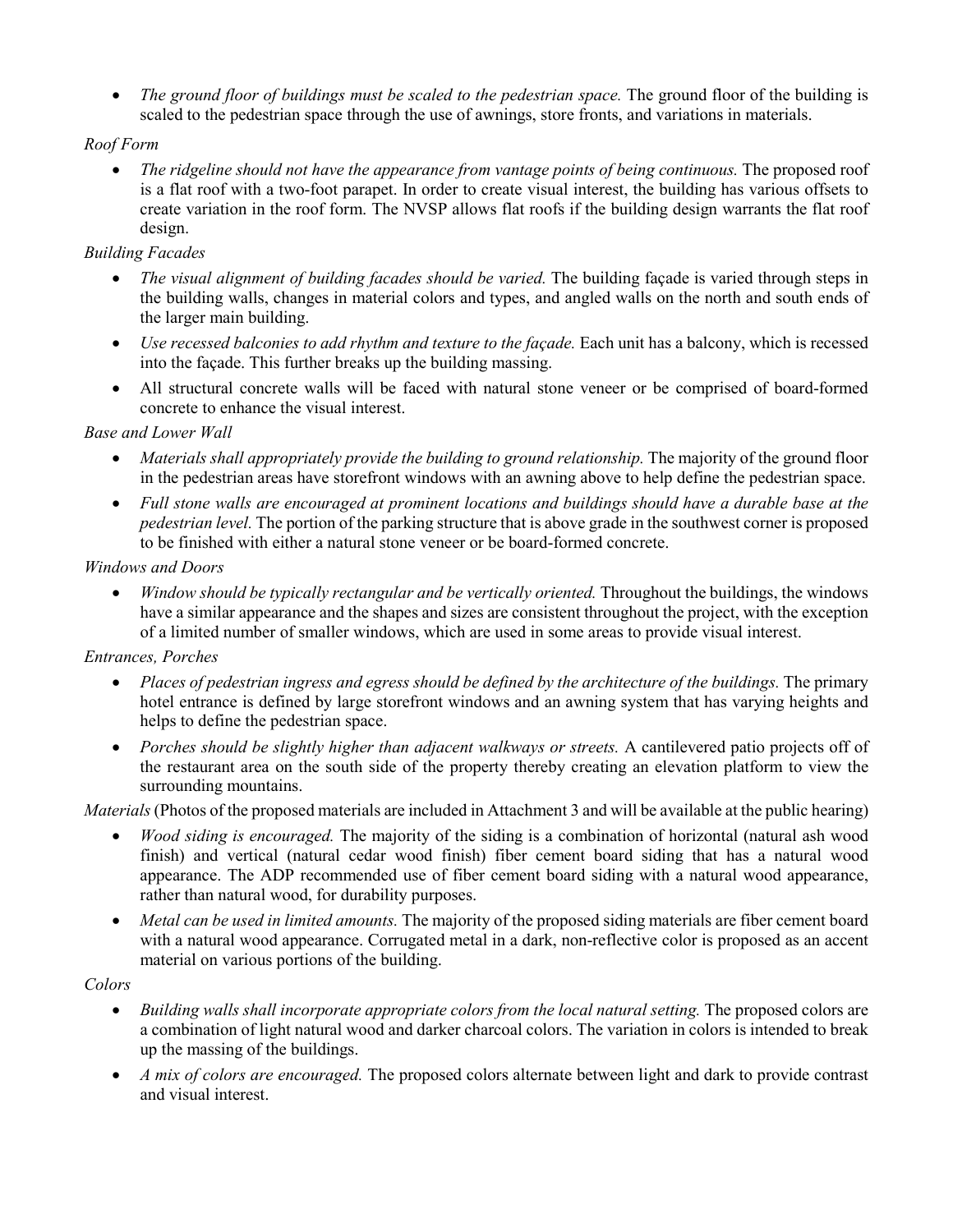• *Wall colors should be vertically organized to express building modules and characters.* The color and material changes occur on different sections of the building and the colors are maintained throughout the vertical section.

#### *Landscape Design*

- Due to the proposed subterranean parking structure, the majority of the trees on the site are proposed to be removed. Replacement tree plantings will be located throughout the site utilizing Aspen and Pine trees. Plants from the Town's recommended plants list are included in the conceptual landscape plan.
- Low walls will be used throughout the project to serve as informal seating areas. Additionally, numerous fireplace and other seating areas will be located throughout the project.
- All pedestrian areas will be connected with paths throughout the project. An additional walkway will connect the restaurant area to Minaret Road and a flexible multi-use space will be located below the restaurant patio near the southwest corner of the project.

The findings in the attached resolution reflect the project's consistency with the NVSP and the North Village Design Guidelines.

#### *Advisory Design Panel Review*

The Town's Advisory Design Panel (ADP) initially reviewed the project on January 15, 2019 and provided recommendations and comments related to the design of the project. Revisions were made to the project in response to the ADP's comments and was subsequently reviewed by the ADP on February 14, 2019. At the February 2019 meeting, the ADP was supportive of the general design direction and of the additional articulation of the restaurant patio area. The comment letters summarizing the ADP comments from the January 2019 and February 2019 ADP meetings are attached as Attachment 8. A discussion of the comments made at the February 2019 meeting and the applicant's responses is below:

| <b>ADP Comment</b>                                                                                                                                                                                                                                                                                                                                                                                                                                                                                                                                                                                                                                       | <b>Applicant Response</b>                                                                                                                                                                                                                                                                                                                                                                                                                                                                                                                                                                                                                                                                                                                                                                                                                                 |
|----------------------------------------------------------------------------------------------------------------------------------------------------------------------------------------------------------------------------------------------------------------------------------------------------------------------------------------------------------------------------------------------------------------------------------------------------------------------------------------------------------------------------------------------------------------------------------------------------------------------------------------------------------|-----------------------------------------------------------------------------------------------------------------------------------------------------------------------------------------------------------------------------------------------------------------------------------------------------------------------------------------------------------------------------------------------------------------------------------------------------------------------------------------------------------------------------------------------------------------------------------------------------------------------------------------------------------------------------------------------------------------------------------------------------------------------------------------------------------------------------------------------------------|
| Revise the site and building design features at the SW<br>corner of the site to provide additional visual interest<br>the<br>pedestrian<br>enhance<br>connections.<br>and<br>Recommendations made by the ADP to accomplish this<br>include:<br>Redesign the 1 <sup>st</sup> floor roof canopy to provide a<br>a)<br>visual separation between the hotel and<br>restaurant use.<br>b) Connect the lower multi-use patio area to the<br>restaurant patio area to create a larger more<br>flexible multi-use space and incorporate a roof<br>structure or trellis to provide visual interest and<br>provide a visual connection to the restaurant<br>patio. | The site has been redesigned and includes the following<br>features:<br>The porte-cochere roof has been pulled back to<br>a)<br>create a separation between the porte-cochere<br>and the restaurant.<br>The roof over the restaurant, which extends<br>b)<br>towards the southwest corner, has been given a<br>profile which continues the clean line of the<br>porte-cochere, but is unique and has a visual<br>separation from the porte-cochere.<br>The roof over the restaurant extends out over<br>$\mathbf{c}$ )<br>the exterior patio creating a canopy over the<br>exterior dining area.<br>The lower multi-use patio has<br>d)<br>been<br>reconfigured and redesigned to have a more<br>functional relationship as a stand-alone patio or<br>as a continuation of the restaurant and to<br>provide visual interest within the landscape<br>area. |
| Eliminate the multiple pedestrian paths in the<br>southwest corner and instead provide a direct<br>pedestrian connection from the sidewalk along Minaret<br>Road to the restaurant entrance.                                                                                                                                                                                                                                                                                                                                                                                                                                                             | The multiple paths and stairs in the southwest corner of<br>the site have been condensed into one direct path that<br>leads from the sidewalk to the restaurant entrance.                                                                                                                                                                                                                                                                                                                                                                                                                                                                                                                                                                                                                                                                                 |

#### Table 7: Comments from the February 2019 ADP Meeting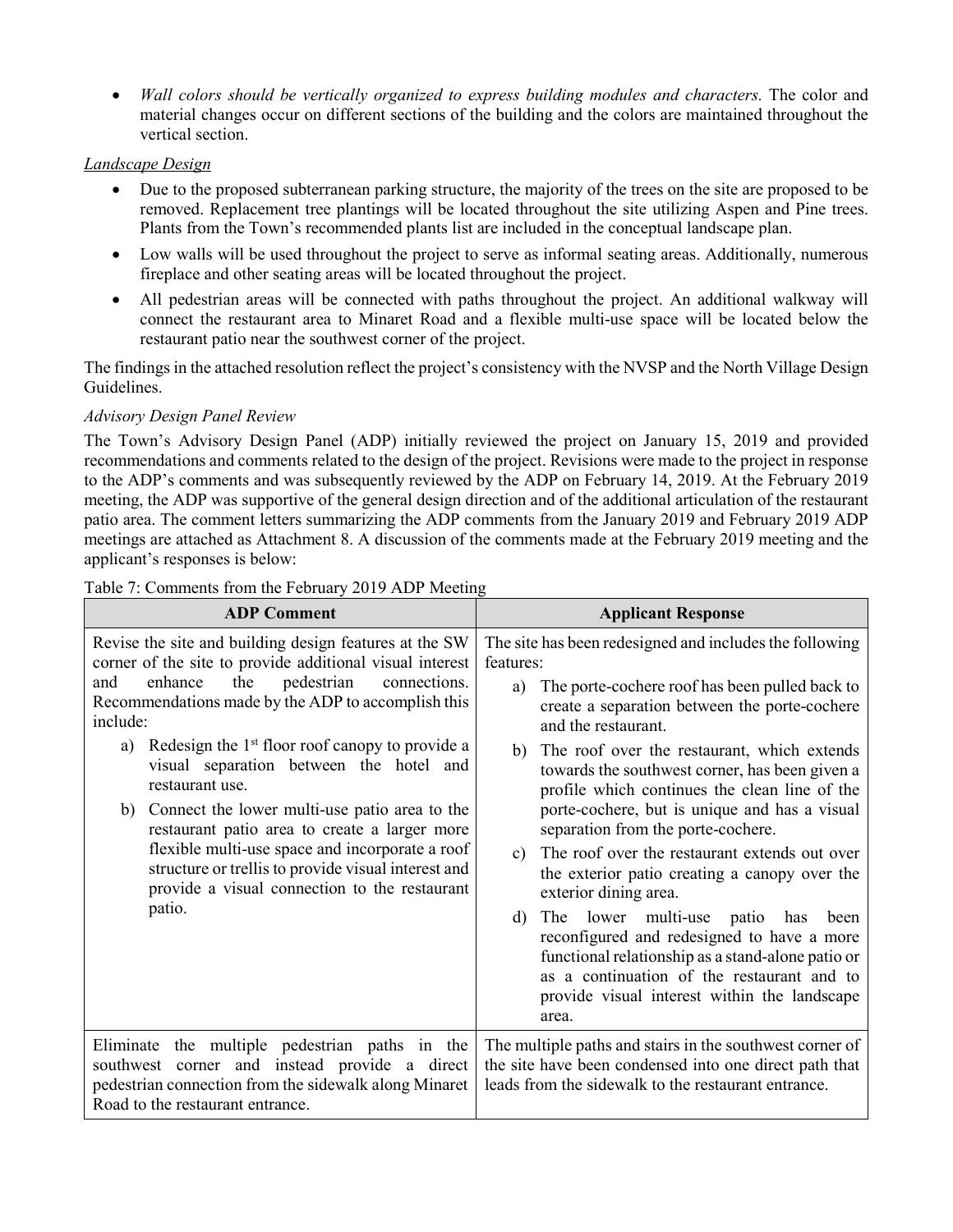| Refine the landscape design at the southwest corner to<br>provide more natural transitions and less harsh grade<br>changes.                           | The design of the southwest corner has been updated to<br>remove the terracing walls and allow for the grade to<br>naturally slope up to the updated design of the<br>restaurant and exterior multi-use patio. The final<br>landscape design will fit within the existing natural<br>context of the site. |
|-------------------------------------------------------------------------------------------------------------------------------------------------------|-----------------------------------------------------------------------------------------------------------------------------------------------------------------------------------------------------------------------------------------------------------------------------------------------------------|
| Soften the retaining walls on the east side through the<br>use of natural boulders.                                                                   | The retaining walls have been redesigned to include the<br>use of natural boulders where feasible.                                                                                                                                                                                                        |
| Provide a separation between the ground floor units on<br>the north side and the surface parking area in order to<br>provide privacy for those units. | The sidewalk along the northwest portion is pushed<br>away from the building leaving room for landscaping<br>and site walls to allow for privacy for the ground floor<br>units.                                                                                                                           |
| Use full-thickness, natural stone throughout.                                                                                                         | The proposed stone product has been revised to utilize<br>natural stone throughout the project.                                                                                                                                                                                                           |
| Use a combination of glass and metal mesh materials<br>for the deck railing to provide visual interest.                                               | The deck railing materials have been revised to include<br>3"x3" metal mesh and glass materials.                                                                                                                                                                                                          |

Staff reviewed the revisions made to the project as a result of the comments provided at the February 2019 meeting and found that the project plans have been revised to reflect and respond to the ADP comments. Therefore, staff made the determination that the project was in compliance with the NVSP Design Guidelines.

# **7. Agency / Public Comments**

## *Agency Comments*

Staff routed the project plans to the Mammoth Community Water District (MCWD), the Mammoth Lakes Fire Protection District (MLFPD), and Caltrans for review. Comments were received from the MCWD, MLFPD, and Caltrans, and have been incorporated into the project and/or conditions of approval in the attached resolution.

## *Public Comments*

The public hearing notice for the project was published in the newspaper on May 4, 2019 and May 11, 2019 and notices to property owners within 300 feet of the project were postmarked on May 1, 2019. The public hearing notice is included as Attachment 4. At the time of staff report publication, no public comments have been received.

## **8. Environmental Analysis**

As part of the 1999 NVSP Amendment, the Town Council reviewed and certified the Subsequent Program Environmental Impact Report for the 1999 North Village Specific Plan Amendment (1999 SPEIR) (SCH #99- 092082). The 1999 SPEIR analyzed the potential impacts of developing the entire NVSP area with the maximum intensity permitted under the NVSP development standards, as amended by the 1999 NVSP Amendment. That amendment involved modifications to circulation and parking, height limitations, development opportunities, and setbacks, and included the majority of the development standards and uses that are currently applicable. The 1999 SPEIR found that all impacts, with the exception of Air Quality, would be less than significant through compliance with existing standards and regulations and through the incorporation of the mitigation measures (modified as necessary) imposed under the 1991 EIR and 1994 EIR Addendum. The 1999 SPEIR concluded that impacts to Air Quality would be significant and unavoidable and that the project would contribute on some level to the ongoing violation of the state and federal  $PM_{10}$  standards.<sup>[8](#page-16-0)</sup>

The Yotelpad project was found to be in conformance with the existing 1999 SPEIR because the proposed project is consistent with all applicable development standards of the NVSP and within the scope and intensity of the development that was intended for the site and analyzed in the 1999 SPEIR. The potential environmental impacts of the proposed project were found to have been adequately covered in the 1999 SPEIR and no new or increased environmental impacts are expected to occur as a result of the project, and therefore, no new environmental

<span id="page-16-0"></span><sup>&</sup>lt;sup>8</sup> The Town was re-designated by the United State Environmental Protection Agency (EPA) as in attainment for the federal air quality standard for particulate matter less than 10 microns  $(PM_{10})$  in November 2016.